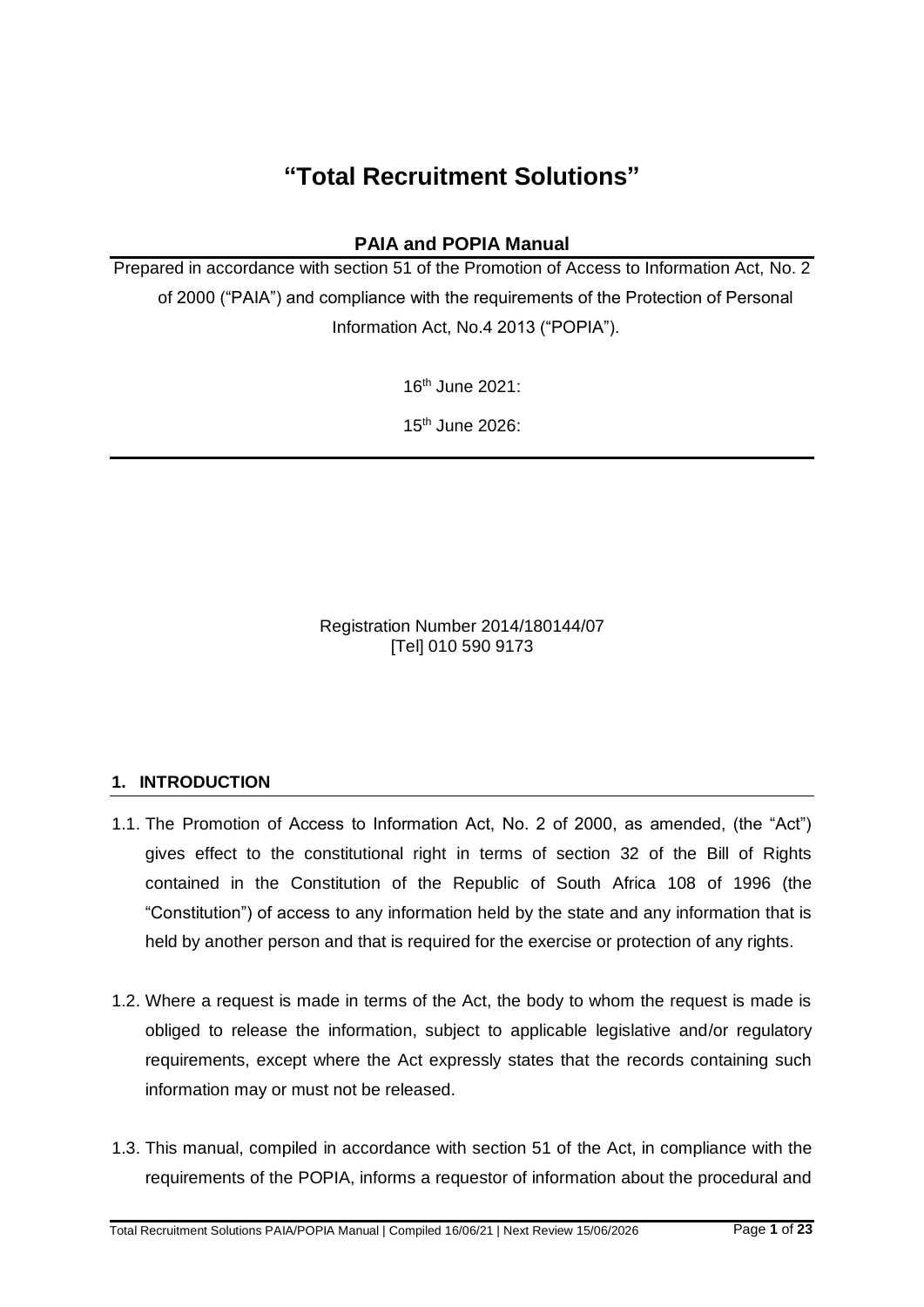other requirements which such request must meet in terms of the Act. This manual further incorporates the requirements of the POPIA and sets out the framework for our company's compliance with the same.

1.4. Where reference is made to the "processing" of personal information, this will include any activity in which the information is worked with, from the time that the information is collected, up to the time that the information is destroyed, regardless of whether the information is worked with manually, or by automated systems.

# **2. TOTAL RECRUITMENT SOLUTIONS CONTACT DETAILS**

- 2.1. Total Recruitment Solutions is a (PTY) LTD company sole proprietor/ incorporated company with a company registration number 1999/010711/77. Our range of services includes recruitment both contract and permanent. Total Recruitment Solutions offers recruitment solutions globally as well as payroll solutions.
- 2.2. Our contact details are as follows: Unit 2 HQ Bedfordview, Arbroath Road, Bedfordview 2007 P.O. Box 753254 Gardenview 2047 011 970 3166 stephen@totalrecruitment.solutions www.totalrecruitment.solutions

#### **3. INFORMATION OFFICER**

3.1. The Information Officer of Total Recruitment Solutions is: Stephen Mommsen

| [Director]:              | Stephen Mommsen                    |
|--------------------------|------------------------------------|
| <b>Physical Address:</b> | 1 Graver Road                      |
|                          | Bedfordview, 2007                  |
| Postal Address:          | P.O. Box 753254                    |
|                          | Gardenview 2047                    |
| Telephone:               | 011 970 3166                       |
| Email:                   | stephen@totalrecruitment.solutions |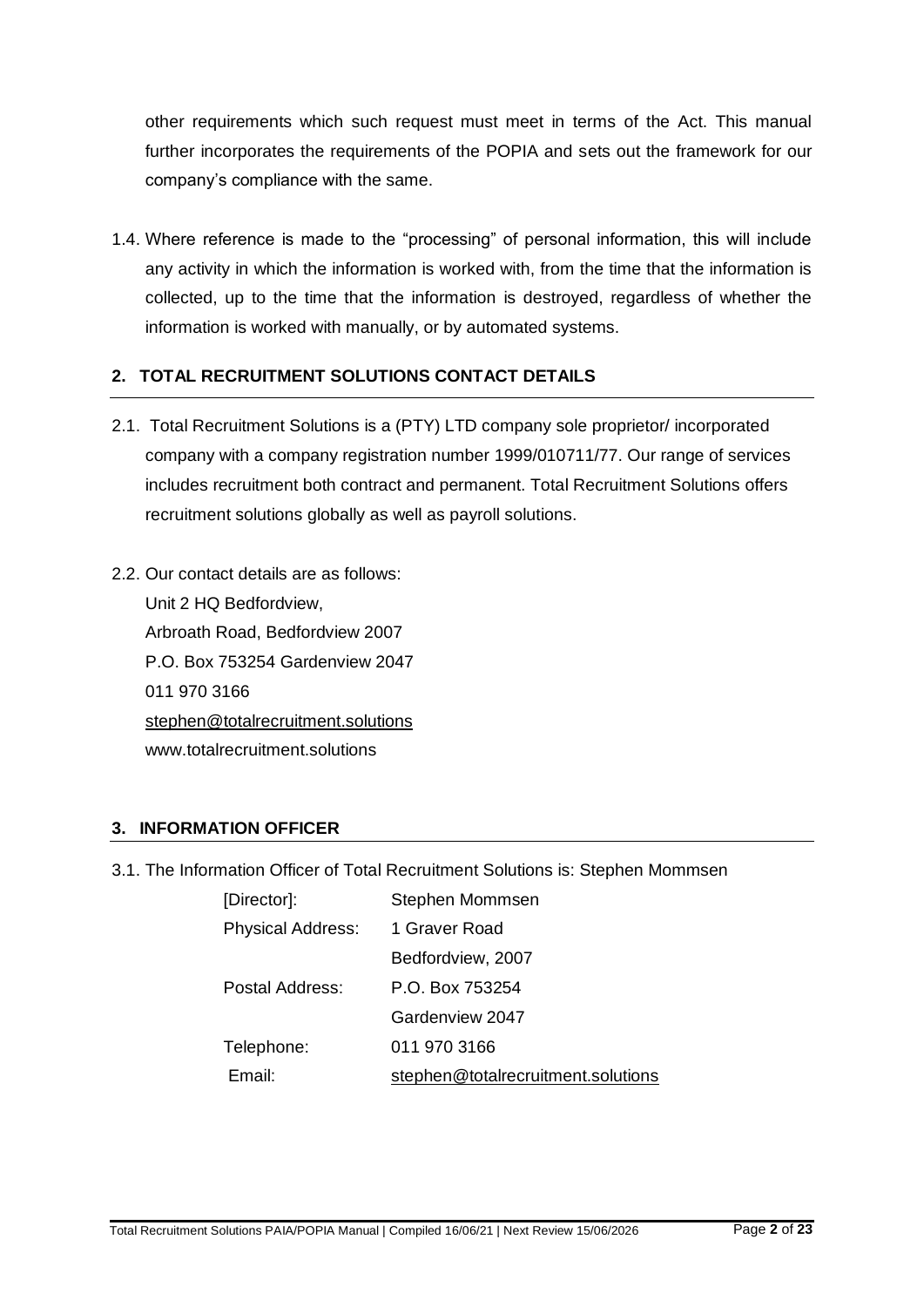- 3.2. The above Information Officer appointed in terms of the Act also refers to the Information Officer as referred to in the Protection of Personal Information Act 4 of 2013. This Information Officer shall oversee the functions and responsibilities as required in terms of both this Act as well as the duties and responsibilities in terms of section 55 of the Protection of Personal Information Act 4 of 2013 after registering with the Information Regulator.
- 3.3. All requests for information must be addressed to the Information Officer.

#### **4. GUIDE OF SA HUMAN RIGHTS COMMISSION (SECTION 51(1)(b))**

- 4.1. The Act grants a requester access to records of a private body, if the record is required for the exercise or protection of any rights. If a public body lodges a request, the public body must be acting in the public interest.
- 4.2. Requests in terms of the Act shall be made in accordance with the prescribed procedures, at the rates provided. The forms and tariffs are dealt with in paragraphs 6 and 7 of the Act.
- 4.3. Requesters are referred to the Guide in terms of Section 10 which has been compiled by the South African Human Rights Commission, which will contain information to exercise Constitutional Rights. The Guide is available from the SAHRC.
- 4.4. Enquiries in this regards should be directed to:

| Postal Address:   | Private Bag 2700, Houghton, 2041 |
|-------------------|----------------------------------|
| Telephone Number: | +27-11-877 3600                  |
| Fax Number:       | +27-11-403 0625                  |
| Website:          | www.sahrc.org.za                 |
| Email:            | PAIA@sahrc.org.za                |

#### **5. THE LATEST NOTICE IN TERMS OF SECTION 52(2) (IF ANY) [SECTION 51(1)(c)]**

No notice has been published on the categories of records that are automatically available without a person having to request access in terms of Section 52(2) of PAIA.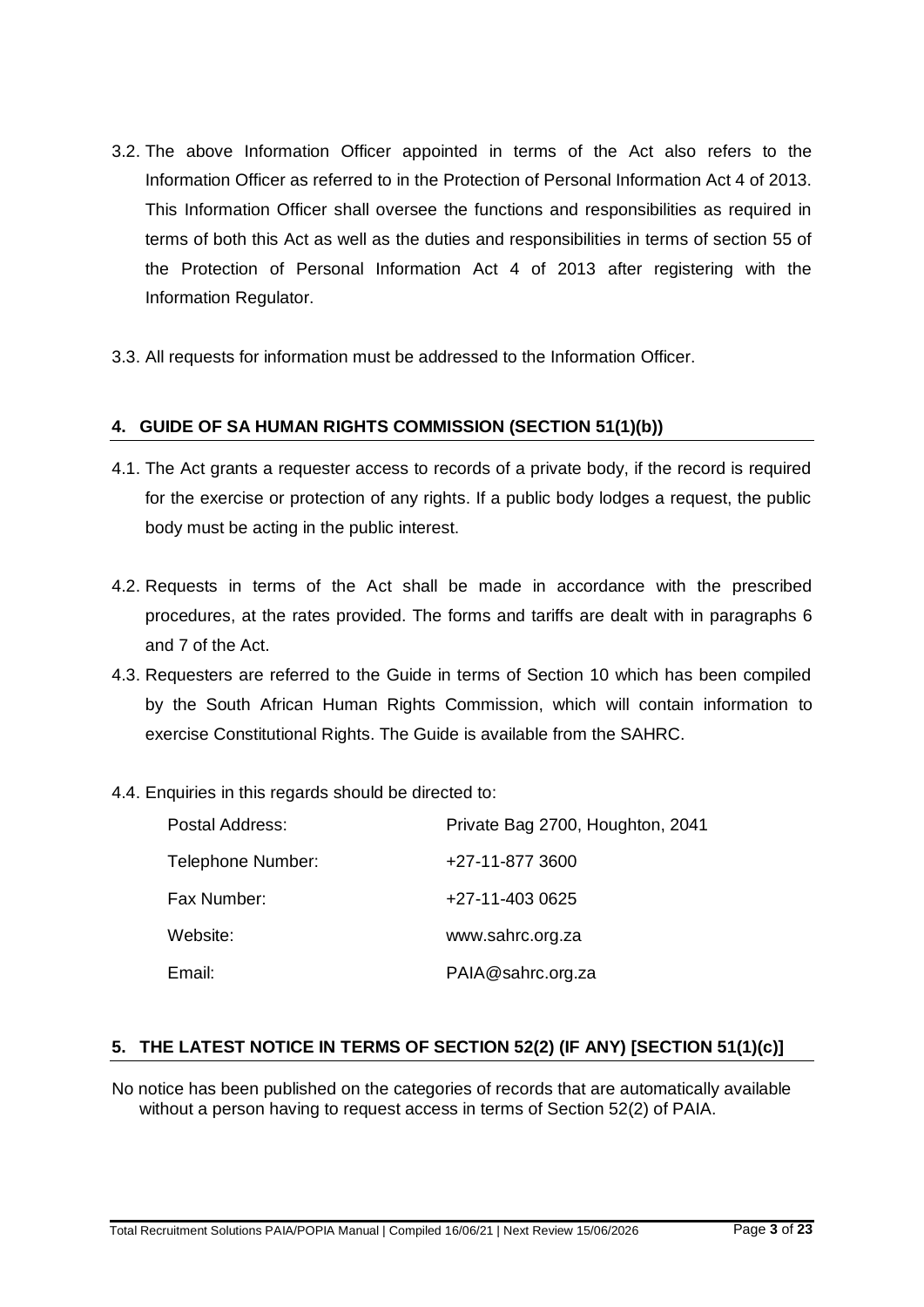### **6. SUBJECTS AND CATEGORIES OF RECORDS AVAILABLE ONLY ON REQUEST TO ACCESS IN TERMS OF THE ACT (SECTION 51(1) (e))**

6.1. Total Recruitment Solutions holds the following records which may be available only on request in terms of section 51(1)(e):

| <b>Records</b>           | <b>Subject</b>                                              |  |
|--------------------------|-------------------------------------------------------------|--|
| Registration             | Documents of Incorporation;                                 |  |
| Records                  | Memorandum of Incorporation;                                |  |
|                          | Details of practice owner(s)/ partners/Directors;           |  |
|                          | Minutes of meetings of the Board of Directors;              |  |
|                          | Minutes of meetings of Shareholders;                        |  |
|                          | Register of directors' shareholdings;                       |  |
|                          | Share certificates;                                         |  |
|                          | Share Register and other statutory registers and/or records |  |
|                          | and/or documents;                                           |  |
|                          | Special resolutions/Resolutions passed at meetings;         |  |
|                          | Records relating to the appointment of:                     |  |
|                          | Auditors;                                                   |  |
|                          | Directors;                                                  |  |
|                          | Prescribed Officer.                                         |  |
| <b>Financial Records</b> | <b>Accounting Records;</b>                                  |  |
|                          | <b>Annual Financial Reports;</b>                            |  |
|                          | <b>Annual Financial Statements</b>                          |  |
|                          | Asset Registers;                                            |  |
|                          | <b>Bank Statements;</b>                                     |  |
|                          | Banking details and bank accounts;                          |  |
|                          | <b>Banking Records;</b>                                     |  |
|                          | Debtors / Creditors statements and invoices;                |  |
|                          | General ledgers and subsidiary ledgers;                     |  |
|                          | General reconciliation;                                     |  |
|                          | Invoices;                                                   |  |
|                          | Paid Cheques;                                               |  |
|                          | Policies and procedures;                                    |  |
|                          | Rental Agreements; and                                      |  |
|                          | <b>Tax Returns</b>                                          |  |
| Tax<br>Income            | PAYE Records;                                               |  |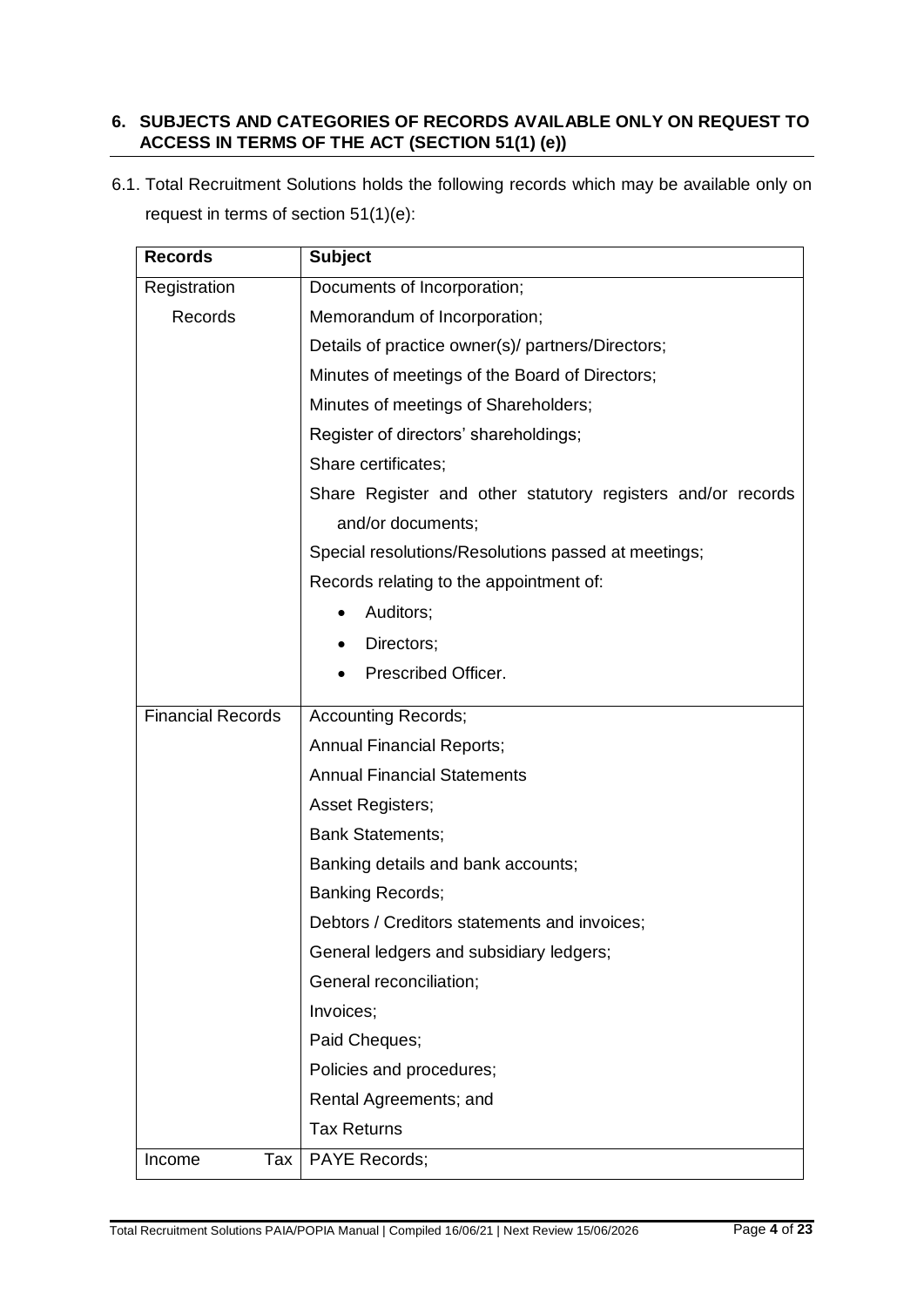| Records           | Documents issued to employees for income tax purposes;        |
|-------------------|---------------------------------------------------------------|
|                   | Records of payments made to SARS on behalf of employees;      |
|                   | All other statutory compliances:                              |
|                   | <b>VAT</b>                                                    |
|                   | <b>Regional Services Levies</b>                               |
|                   | <b>Skills Development Levies</b>                              |
|                   | UIF                                                           |
|                   | <b>Workmen's Compensation</b>                                 |
| Personnel         | Address Lists;                                                |
| Documents and     | Disciplinary Code and Records;                                |
| Records           | Employee benefits arrangements rules and records;             |
|                   | <b>Employment Contracts;</b>                                  |
|                   | <b>Employment Equity Plan</b>                                 |
|                   | Forms and Applications;                                       |
|                   | Grievance Procedures;                                         |
|                   | Leave Records;                                                |
|                   | <b>Medical Aid Records;</b>                                   |
|                   | Payroll reports/ Wage register;                               |
|                   | Pension Fund Records;                                         |
|                   | Safety, Health, and Environmental records;                    |
|                   | Salary Records;                                               |
|                   | <b>SETA</b> records                                           |
|                   | Standard letters and notices                                  |
|                   | Training Manuals;                                             |
|                   | Training Records;                                             |
|                   | Workplace agreements and records.                             |
| Procurement       | Standard Terms and Conditions for the supply of services and  |
| Records           | products;                                                     |
|                   | Contractor, client, and supplier agreements;                  |
|                   | Lists of suppliers, products, services, and distribution; and |
|                   | Policies and Procedures.                                      |
| <b>IT Records</b> | Computer / mobile device usage policy documentation;          |
|                   | Disaster recovery plans;                                      |
|                   | Hardware asset registers;                                     |
|                   | Information security policies/standards/procedures;           |
|                   | Information technology systems and user manuals               |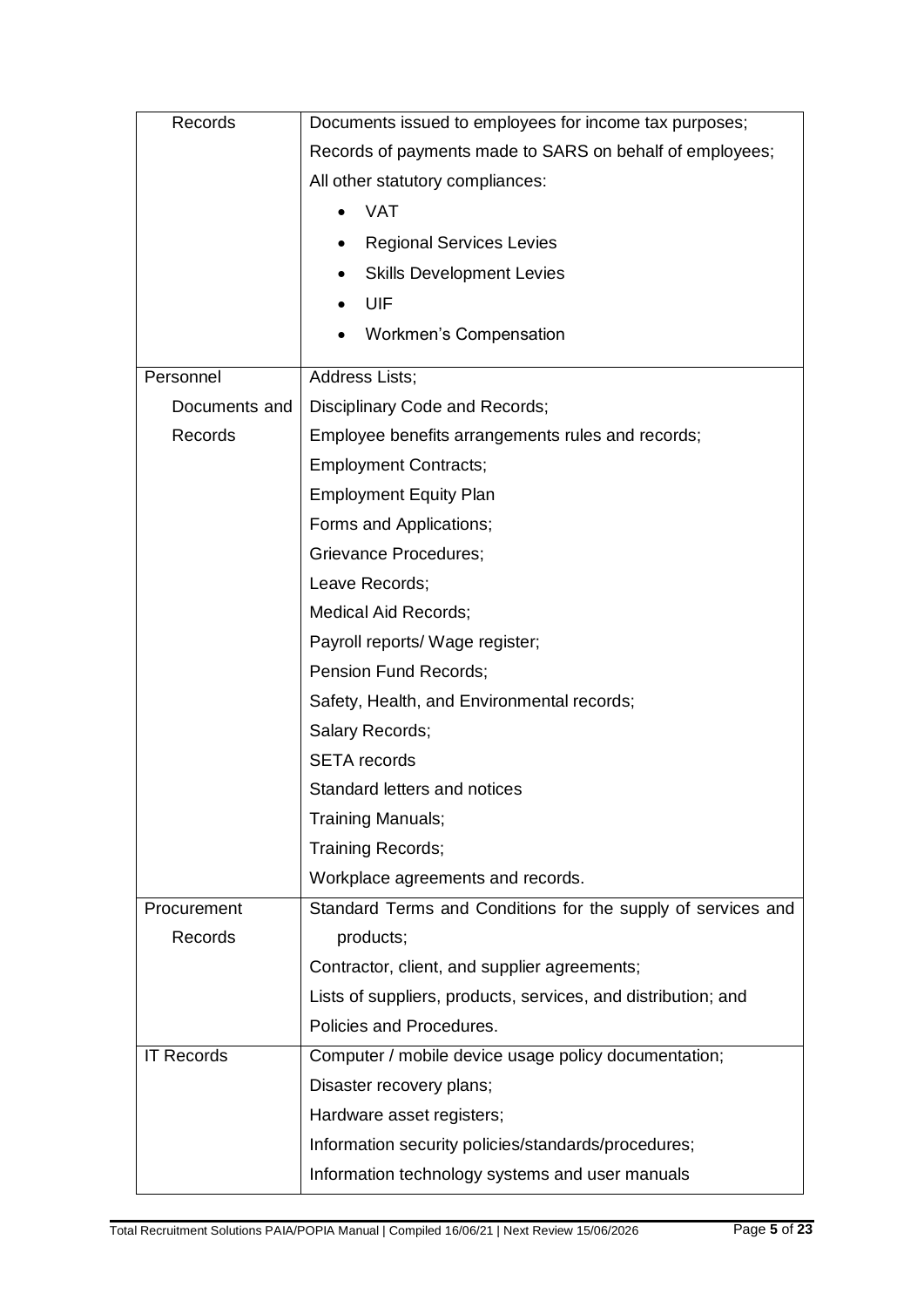| Information usage policy documentation; |
|-----------------------------------------|
| Project implementation plans;           |
| Software licensing; and                 |
| System documentation and manuals.       |
|                                         |

- 6.2. For the purposes of the above clause 6.1., "Personnel" refers to any person who works for, or provides services to, or on behalf of Total Recruitment Solutions and receives or is entitled to receive remuneration and any other person who assist in carrying out or conducting the business of Total Recruitment Solutions This includes, without limitation, directors (executive and non-executive), all permanent, temporary, and part-time staff, as well as contract workers.
- 6.3. Access to the records stipulated in clause 6.1 above may be subject to the grounds of refusal set out in this manual. Amongst others, records deemed confidential on the part of a third party, will require permission from the third party concerned, in addition to normal requirements, before the granting of access may be considered.
- 6.4. The Total Recruitment Solutions also holds the following special personal information in terms of section 32 of the POPIA.

| Special           | List of Candidate personal details                                  |
|-------------------|---------------------------------------------------------------------|
| Personal          | Candidate ID Number                                                 |
| Information       | Candidate Employment Records which include but not limited to       |
| (these<br>records | Hand-written interview notes;<br>$\bullet$                          |
| will<br>vary      | Notes taken by previous practitioners attending health<br>$\bullet$ |
| from              | care or other health care practitioners about our patients          |
| practice<br>to    | or individuals in our care;                                         |
| practice,         | CV information with records of employment history;<br>$\bullet$     |
| each              | reason for leaving, dates of corresponding employment               |
| practice          | Referral letters to and from other employers;<br>$\bullet$          |
| must              | ITC, Criminal, and Qualification Checks                             |
| therefore         | Audiovisual records such as photographs, videos, and<br>$\bullet$   |
| include<br>the    | tape-recordings;                                                    |
| оf<br>type        | Other forms completed during the interview interaction<br>$\bullet$ |
| health            | such as registration forms;                                         |
| records they      | Disability assessments and documentation of injury on               |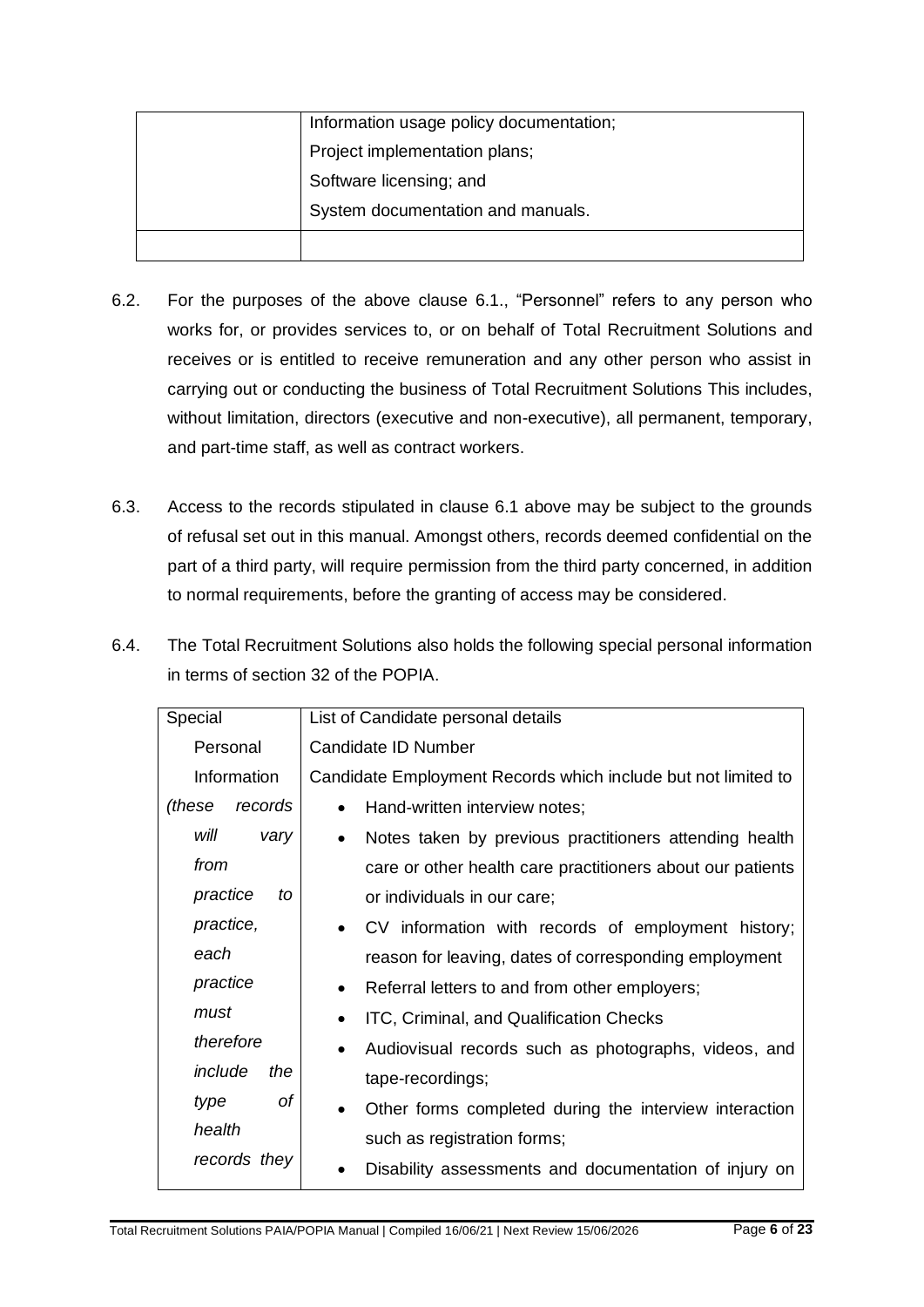| hold<br>and | duty. |
|-------------|-------|
| process)    |       |

6.5. Access to these records stipulated in clause 6.4 above shall be subject to provisions set out in sections 26,27 and 28 of the POPIA.

### **7. RECORDS AVAILABLE WITHOUT A REQUEST TO ACCESS IN TERMS OF THE ACT**

- 7.1. The following records are available on payment of the prescribed fees for copies without completing the prescribed form in terms of the Act.
	- a. Record of a public nature
	- b. Records disclosed on the Total Recruitment Solutions website
	- c. Non-confidential reports
	- d. Statutory records such as those maintained at the CIPC
	- e. Other Non-confidential records such as newsletters, brochures, and similar.
- 7.2. Whilst these records may be accessed without the need to submit a formal application, however, requests for such records must be directed to the Information Officer whose details are provided above. It should also be noted that an appointment to view such records will still have to be made with the Information Officer.

# **8. DESCRIPTION OF THE RECORDS OF THE BODY WHICH ARE AVAILABLE IN ACCORDANCE WITH ANY OTHER LEGISLATION (SECTION 51(1)(d))**

- 8.1. Total Recruitment Solutions retains records and documents in terms of other legislation listed below. Unless disclosure is prohibited in terms of legislation, regulations, contractual agreement, or otherwise, records that are required to be made available in terms of these acts shall be made available for inspection by interested parties in terms of the requirements and conditions of the Act; the belowmentioned legislation and applicable internal policies and procedures, should such interested parties be entitled to such information. A request to access must be done in accordance with the prescriptions of the Act.
	- a. Basic Conditions of Employment Act, No 75 of 1997;
	- b. Broad-Based Black Economic Empowerment Act, No 75 of 1997;
	- c. Companies Act, No 71 of 2008;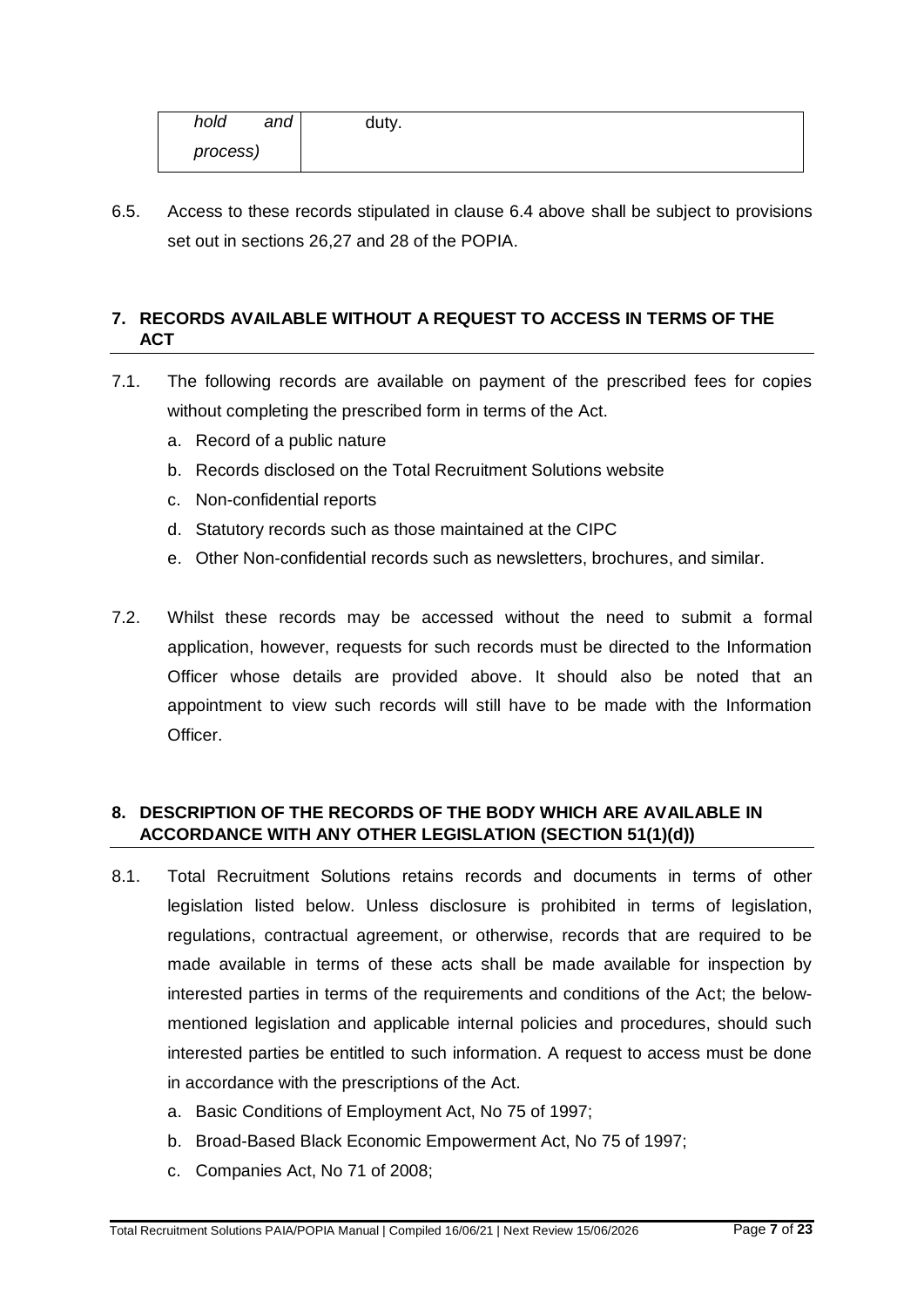- d. Compensation for Occupational Injuries & Diseases Act, 130 of 1993;
- e. Competition Act, No.71 of 2008;
- f. Constitution of the Republic of South Africa 2008;
- g. Copyright Act, No 98 of 1978;
- h. Electronic Communications Act, No 36 of 2005;
- i. Electronic Communications and Transactions Act, No 25 of 2002;
- j. Employment Equity Act, No 55 of 1998;
- k. Financial Intelligence Centre Act, No 38 of 2001;
- l. Health Professions Act, No 56 of 1974;
- m. Identification Act, No. 68 of 1997;
- n. Income Tax Act, No 58 of 1962;
- o. Intellectual Property Laws Amendment Act, No 38 of 1997;
- p. Labour Relations Act, No 66 of 1995;
- q. Medical Schemes Act, No 131 of 1998;
- r. National Health Act, No 61 of 2003;
- s. Occupational Health & Safety Act, No 85 of 1993;
- t. Pension Funds Act, No 24 of 1956;
- u. Prescription Act, No 68 of 1969;
- v. Prevention of Organised Crime Act, No 121 of 1998;
- w. Promotion of Access to Information Act, No 2 of 2000;
- x. Protection of Personal Information Act, No. 4 of 2013;
- y. Regulation of Interception of Communications and Provision of Communication-Related Information Act 70 of 2002
- z. Unemployment Insurance Act, No 30 of 1996
- aa. Value Added Tax Act, No 89 of 1991

*Whilst every care was taken to provide a comprehensive list of applicable legislation, this list may be incomplete. To this end, this list shall be updated accordingly as and when Total Recruitment Solutions receives new information to this effect. If a Requester believes that a right of access to a record exists in terms of other legislation not listed above, the Requester is required to indicate what legislative right the request is based on, to allow the Information Officer the opportunity to consider the request in light thereof.*

8.2. It is further recorded that the accessibility of documents and records may be subject to the grounds of refusal set out in this Manual.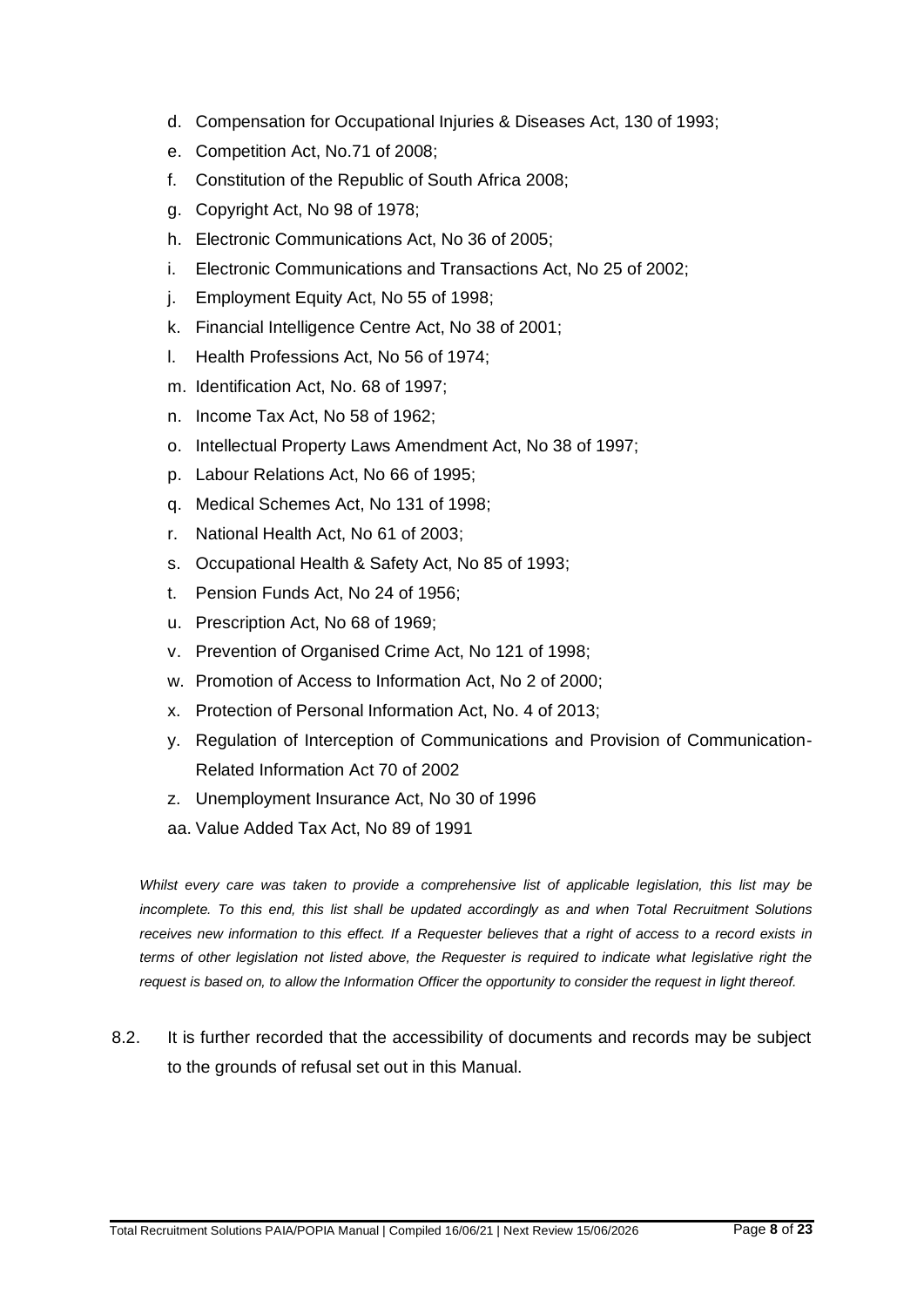# **9. DETAIL TO FACILITATE A REQUEST FOR ACCESS TO A RECORD (SECTION 51(1)(e))**

- 9.1. The requester must comply with all the procedural requirements contained in the Act relating to the request for access to a record.
- 9.2. The requester must complete the prescribed form available on the website of the SOUTH AFRICAN HUMAN RIGHTS COMMISSION at www.sahrc.org.za (J752 /Form C) and submit same as well as payment of a request fee and a deposit (if applicable) to the Information Officer at the postal or physical address, fax number or electronic mail address as noted in clause 3 above.
- 9.3. The prescribed form must be filled in with sufficient information to enable the Information Officer to identify:
	- a. the record or records requested;
	- b. the identity of the requester;
	- c. the form of access required;
	- d. the postal address or fax number of the requester in the Republic; or
	- e. if the requester wishes to be informed of the decision in any manner (in addition to written), the manner and particulars thereof; and
	- f. the right which the requester is seeking to exercise or protect with an explanation of the reason the record is required to exercise or protect the right.
- 9.4. Total Recruitment Solutions will process the request within 30 (thirty) days unless the requester has stated special reasons to the satisfaction of the Information Officer that circumstances dictate that the above time periods not be complied with.
- 9.5. The requester shall be advised whether access is granted or denied in writing. If, in addition, the requester requires the reasons for the decision in any other manner, the requester will be obliged to state which manner and the particulars required.
- 9.6. If a request is made on behalf of another person, then the requester must submit proof of the capacity in which the requester is requesting the reasonable satisfaction of the Information Officer (section 53(2)(f)).
- 9.7. If an individual is unable to complete the prescribed form because of illiteracy or disability, such a person may make the request orally.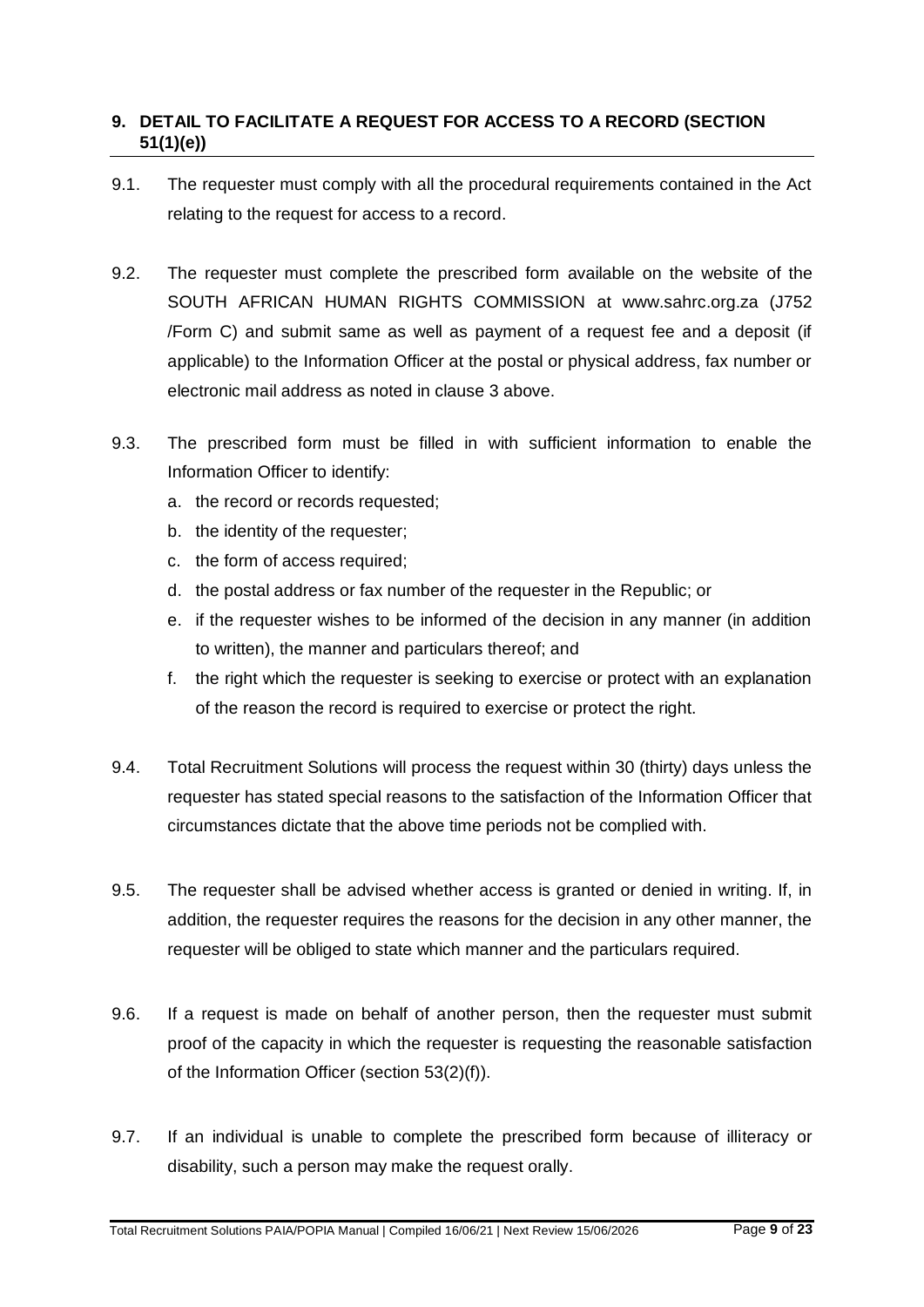- 9.8. The requester must pay the prescribed fee before any further processing can take place.
- 9.9. All information as listed in clause 9 herein should be provided and failing which the process will be delayed until the required information is provided. The prescribed time periods will not commence until the requester has furnished all the necessary and required information. The Information Officer shall sever a record, if possible, and grant only access to that portion requested and which is not prohibited from being disclosed.

#### **10. REFUSAL OF ACCESS TO RECORDS**

- 10.1. Total Recruitment Solutions is entitled to refuse a request for information in terms of the Act.
- 10.2. The main grounds for Total Recruitment Solutions to refuse a request for information relates to the:
	- a. mandatory prohibition on the processing of special personal information, if the records are classified as special personal information in terms of section 26 of POPIA;
	- b. mandatory protection of the privacy of a third party who is a natural person or a deceased person (section 63) or a juristic person, as included in the Protection of Personal Information Act 4 of 2013, which would involve the unreasonable disclosure of personal information of that natural or juristic person;
	- c. mandatory protection of personal information and for disclosure of any personal information to, in addition to any other legislative, regulatory or contractual agreements, comply with the provisions of the Protection of Personal Information Act 4 of 2013;
	- d. mandatory protection of the commercial information of a third party (section 64) if the record contains:
		- i. trade secrets of the third party;
		- ii. financial, commercial, scientific, or technical information which disclosure could likely cause harm to the financial or commercial interests of that third party;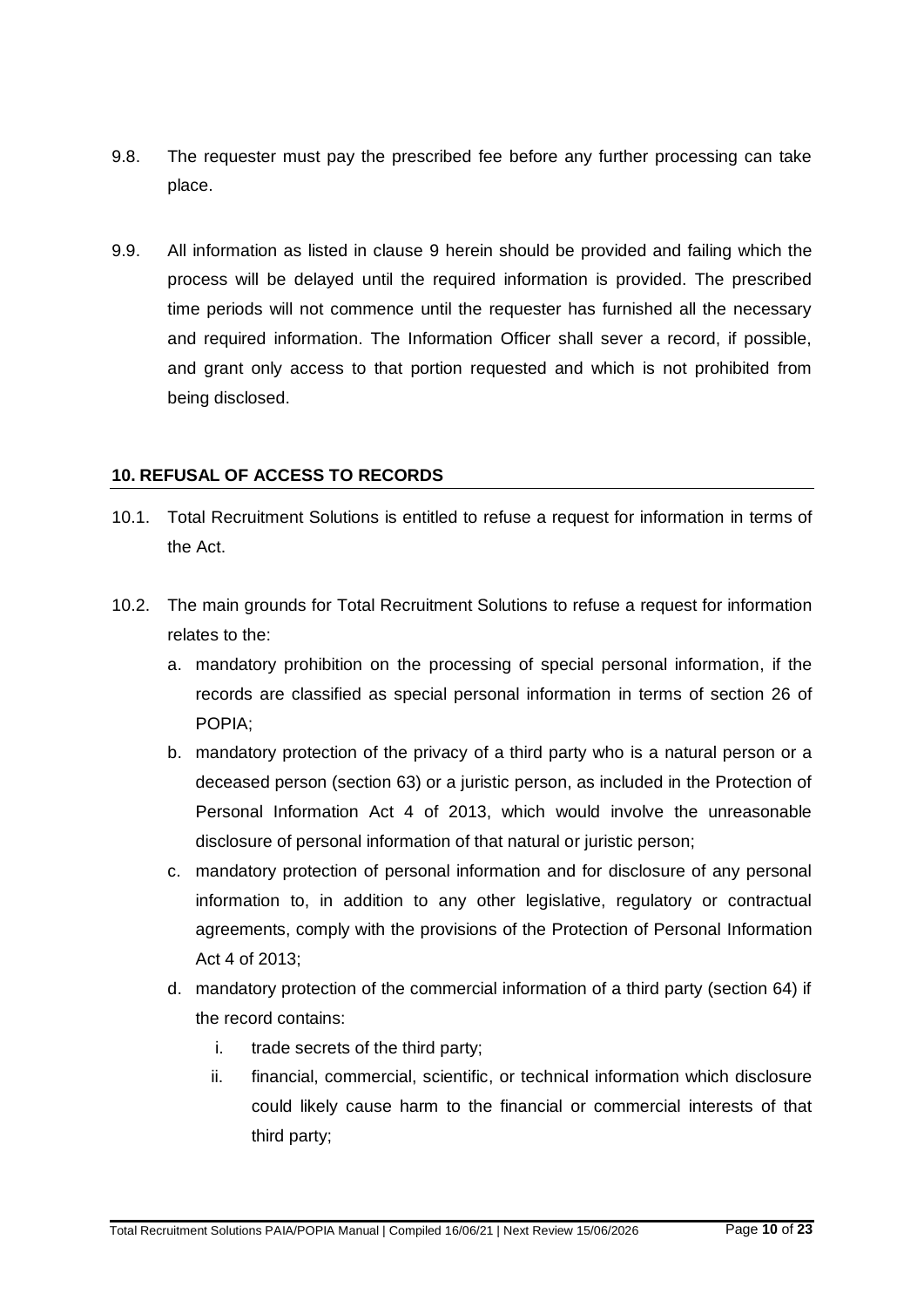- iii. information disclosed in confidence by a third party to Total Recruitment Solutions if the disclosure could put that third party at a disadvantage in negotiations or commercial competition;
- e. mandatory protection of confidential information of third parties (section 65) if it is protected in terms of any agreement;
- f. mandatory protection of the safety of individuals and the protection of property (section 66);
- g. mandatory protection of records that would be regarded as privileged in legal proceedings (section 67).
- h. the commercial activities (section 68) of a private body, such as Total Recruitment Solutions, which may include:
	- i. trade secrets of Total Recruitment Solutions
	- ii. financial, commercial, scientific or technical information which disclosure could likely cause harm to the financial or commercial interests of Total Recruitment Solutions;
	- iii. the information which, if disclosed could put Total Recruitment Solutions at a disadvantage in negotiations or commercial competition;
	- iv. a computer program which is owned by Total Recruitment Solutions and which is protected by copyright;
	- v. research information (section 69) of Total Recruitment Solutions or a third party, if its disclosure would disclose the identity of Total Recruitment Solutions the researcher, or the subject matter of the research and would place the research at a serious disadvantage.
- 10.3. Requests for information that are frivolous or vexatious, or which involve an unreasonable diversion of resources shall be refused.
- 10.4. All requests for information will be assessed on their own merits and in accordance with the applicable legal principles and legislation.
- 10.5. If a requested record cannot be found or if the record does not exist, the Information Officer shall, by way of an affidavit or affirmation, notify the requester that it is not possible to give access to the requested record. Such notice will be regarded as a decision to refuse a request for access to the record concerned for the purpose of the Act. If the record should later be found, the requester shall be given access to the record in the manner stipulated by the requester in the prescribed form, unless the Information Officer refuses access to such record.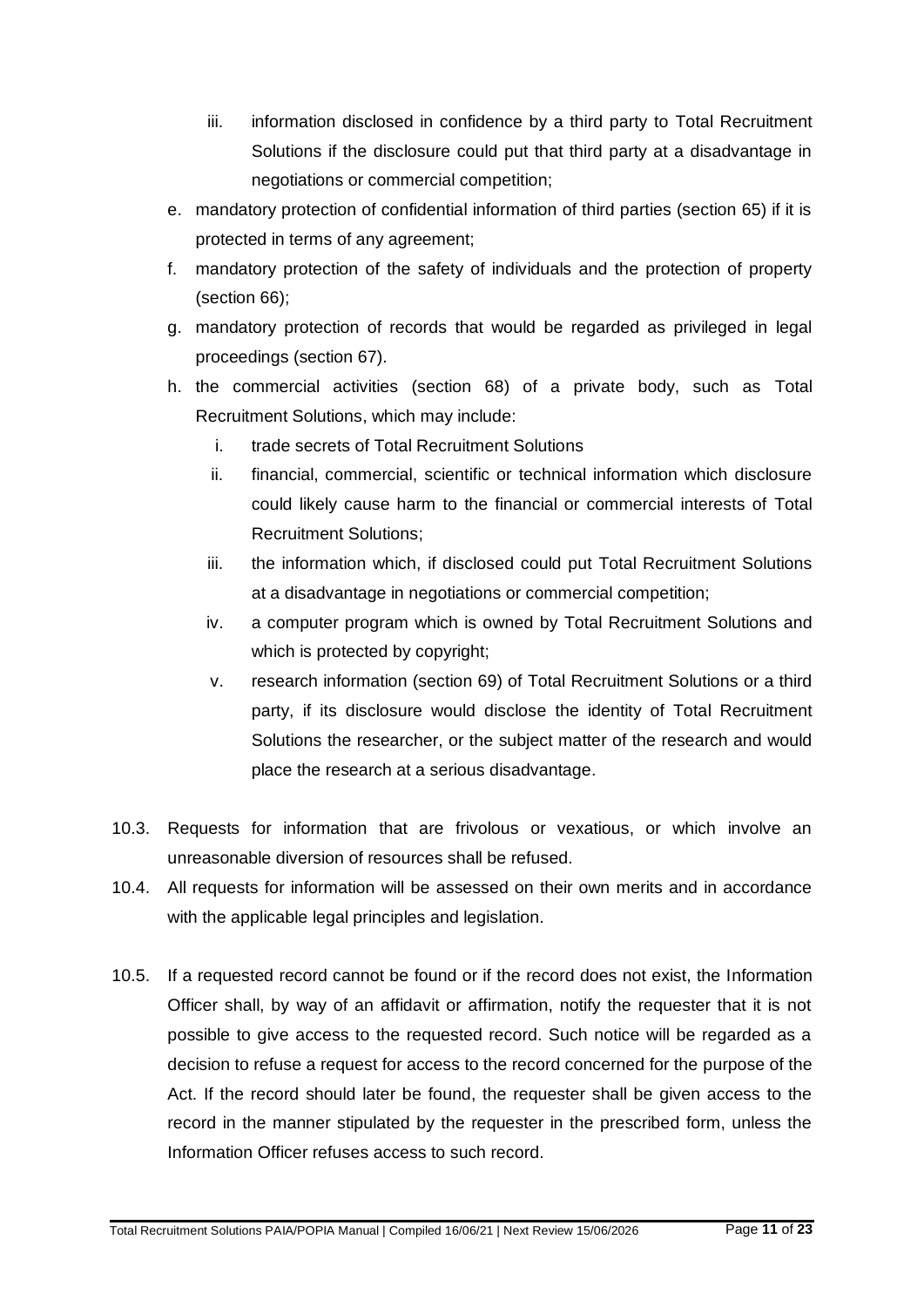#### **11. PRESCRIBED FEES (SECTION 51 (1) (f))**

- 11.1. The Act provides for two types of fees, namely:
	- a. A request fee, which is a form of an administration fee to be paid by all requesters except personal requesters, before the request is considered and is not refundable; and
	- b. An access fee, which is paid by all requesters if a request for access is granted. This fee is inclusive of costs involved by the private body in obtaining and preparing a record for delivery to the requester.
- 11.2. When the request is received by the Information Officer, he/she shall by notice require the requester, other than a personal requester, to pay the prescribed request fee, before further processing of the request.
- 11.3. If the search for the record has been made and the preparation of the record for disclosure, including an arrangement to make it available in the requested form, requires more than the hours prescribed in the regulations for this purpose, the Information Officer shall notify the requester to pay as a deposit the prescribed portion of the access fee which would be payable if the request is granted.
- 11.4. If the preparation of the record requested requires more than the prescribed hours (six), a deposit shall be paid (of not more than one-third of the access fee which would be payable if the request were granted).
- 11.5. The Information Officer shall withhold a record until the requester has paid the fees as indicated below.
- 11.6. A requester whose request for access to a record has been granted must pay an access fee that is calculated to include, where applicable, the request fee, the processing fee for reproduction, search, and preparation, and for any time reasonably required over the prescribed hours to search for and prepare the record for disclosure including making arrangements to make it available in the request form.
- 11.7. If a deposit has been paid in respect of a request for access, which is refused, then the Information Officer concerned must repay the deposit to the requester.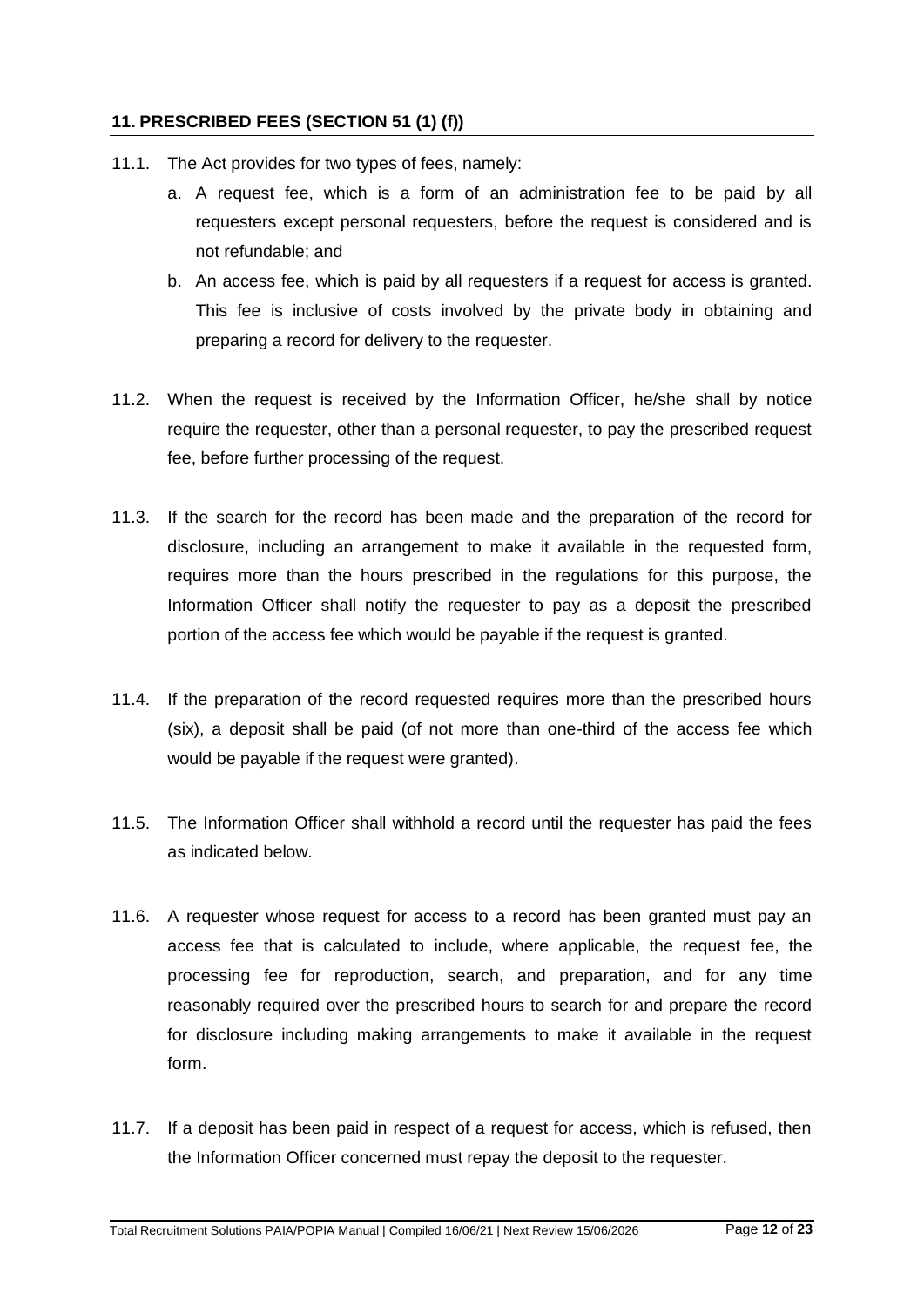- 11.8. Where Total Recruitment Solutions has voluntarily provided the Minister with a list of categories of records that will automatically be made available to any person requesting access thereto, the only charge that may be levied for obtaining such records, will be a fee for the reproduction of the record in question.
- 11.9. Where a requester submits a request for access to information held by an institution on a person other than the requester himself/herself, a request fee in the amount of R50,00 is payable up-front before the institution will further process the request received.
- 11.10. An access fee is payable in all instances where a request for access to information is granted, except in those instances where payment of an access fee is specially excluded in terms of the Act or exclusion is determined by the Minister in terms of section 54(8).
- 11.11. A requester may lodge an application with a court against the tender/payment of the request fee and/or deposit;

| <b>FEE TYPE</b>    | <b>DESCRIPTION</b>                                                                     | FEE               |
|--------------------|----------------------------------------------------------------------------------------|-------------------|
| <b>Request Fee</b> |                                                                                        |                   |
|                    | <b>Fees for Requesting Records</b><br>(Excluding exempt people in terms of<br>the Act) | R <sub>50</sub>   |
| <b>Access Fee</b>  |                                                                                        |                   |
|                    | Information in an A-4 size page<br>photocopy or part thereof                           | R <sub>1.10</sub> |
|                    | A printed copy of an A4-size page or<br>part thereof                                   | R <sub>0.75</sub> |
|                    | A copy in computer-readable format,<br>for example: Compact disc                       | R70.00            |
|                    | A transcription of visual images, in an<br>A4-size page or part thereof                | R40.00            |
|                    | A copy of visual images                                                                | R60.00            |

11.12. The applicable fees which will be payable are as follows: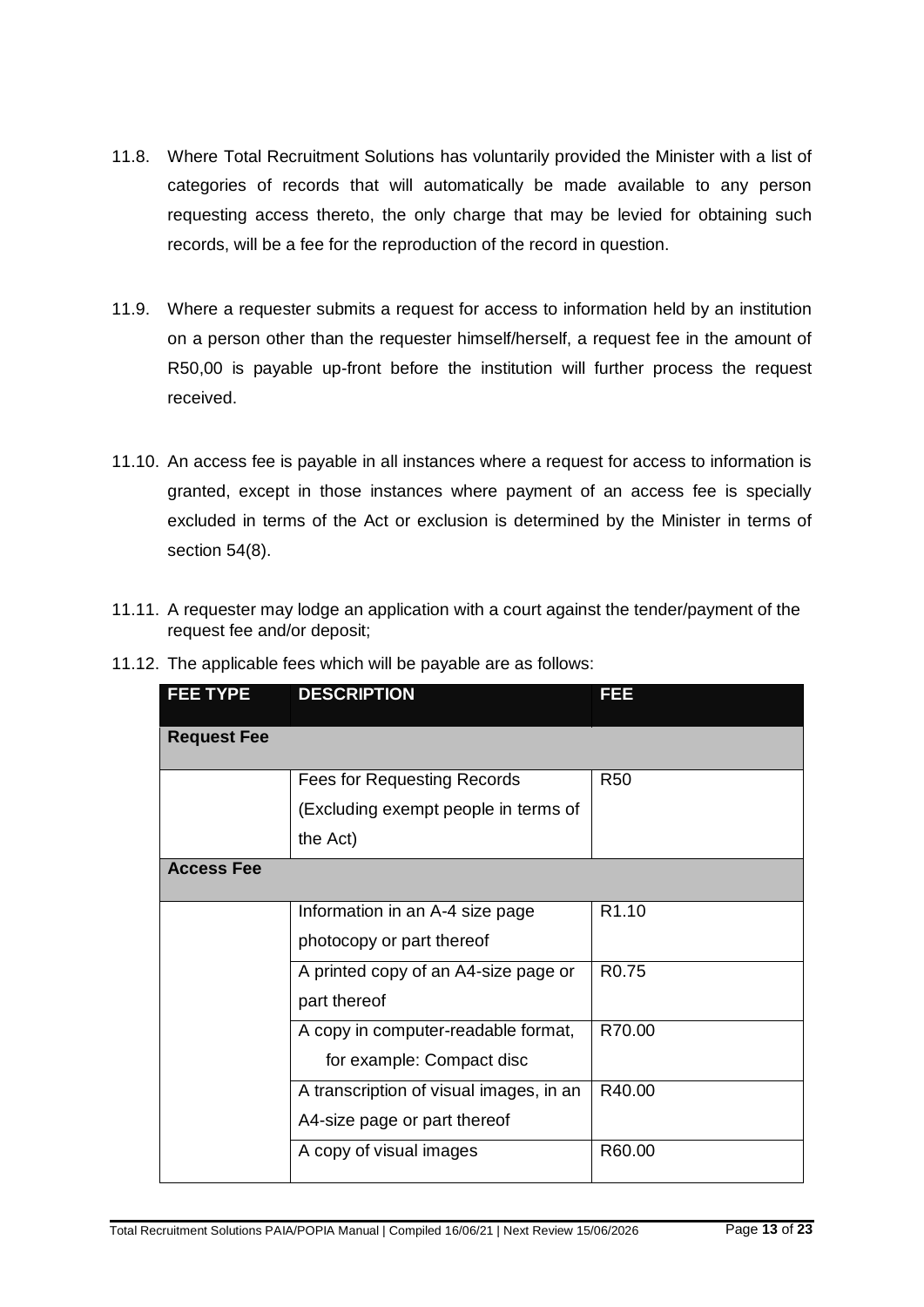| A transcription of an audio record for   | R20.00                     |
|------------------------------------------|----------------------------|
| an A4-size page or part thereof          |                            |
| A copy of an audio record                | R30.00                     |
| Search and preparation of the record     | R <sub>30</sub> per hour   |
| for disclosure. Excluding the first hour |                            |
| reasonable required for the search       |                            |
| and preparation                          |                            |
| Postage Fee                              | <b>Actual Fee Incurred</b> |

#### **12. DECISION**

- 12.1. Total Recruitment Solutions will, within 30 (thirty) days of receipt of the request, decide whether to grant or decline the request and give notice with reasons (if required) to that effect.
- 12.2. The 30 (thirty) day period within which Total Recruitment Solutions has to decide whether to grant or refuse the request, may be extended for a further period of not more than (30) thirty days if the request is for a large amount of information, or the request requires a search for information held at another office of Total Recruitment Solutions and the information cannot reasonably be obtained within the original 30 (thirty) day period.
- 12.3. Total Recruitment Solutions will notify the requester in writing should an extension be sought.

#### **13. REMEDIES AVAILABLE WHEN TOTAL RECRUITMENT SOLUTIONS REFUSES A REQUEST**

#### 13.1. Internal Remedies

Total Recruitment Solutions does not have internal appeal procedures. The decision made by the Information Officer is final. Requesters will have to exercise such external remedies at their disposal if the request for information is refused, and the requestor is not satisfied with the answer supplied by the Information Officer.

13.2. External Remedies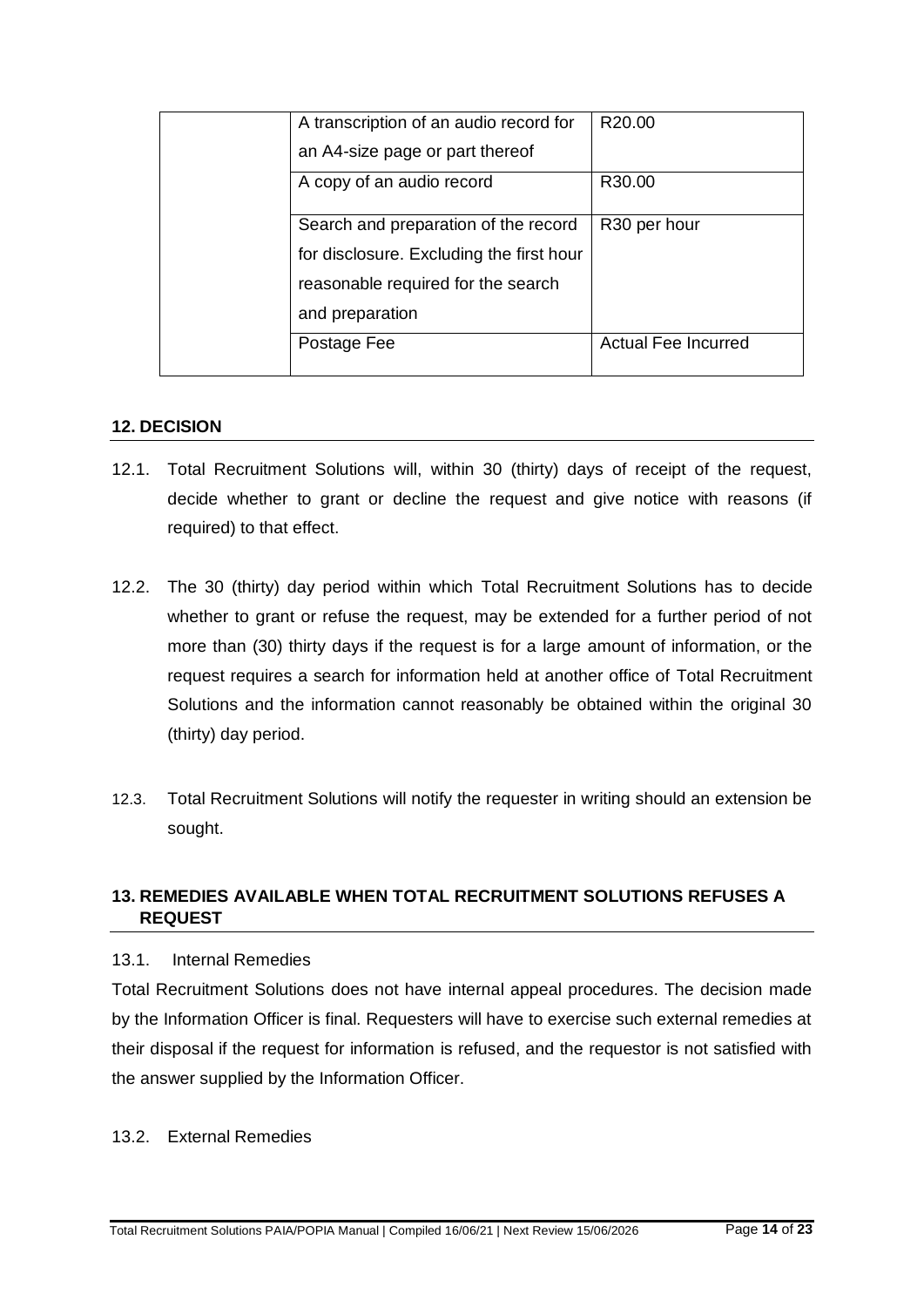- a. A requestor that is dissatisfied with the Information Officer's refusal to disclose information, may within 30 (thirty) days of notification of the decision, may apply to a Court for relief.
- b. A third party dissatisfied with the Information Officer's decision to grant a request for information, may within 30 (thirty) days of notification of the decision, apply to a Court for relief.
- 13.3. For purposes of the Act, the Courts that have jurisdiction over these applications are the Constitutional Court, the High Court or another court of similar status, and a Magistrate's Court designated by the Minister of Justice and Constitutional Development.

#### **14. ACCESS TO RECORDS HELD BY TOTAL RECRUITMENT SOLUTIONS**

- 14.1. Records held by Total Recruitment Solutions may be accessed by requests only once the prerequisite requirements for access have been met.
- 14.2. A requester is any person requesting access to a record of Total Recruitment Solutions. There are two types of requesters:
	- a. Personal Requester
		- i. A personal requester is a requester who is seeking access to a record containing personal information about the requester.
		- ii. Total Recruitment Solutions will voluntarily provide the requested information, or give access to any record concerning the requester's personal information. The prescribed fee for the reproduction of the information requested will be charged (if applicable).
	- b. Other Requester
		- i. This requester (other than a personal requester) is entitled to request access to information on third parties.
		- ii. In considering such a request, Total Recruitment Solutions will adhere to the provisions of the Act. Section 71 requires that the Information Officer take all reasonable steps to inform the third party to whom the requested record relates of the request, informing him/her that he/she may make a written or oral representation to the Information Officer why the request should be refused or, where required, give written consent for the disclosure of the Information.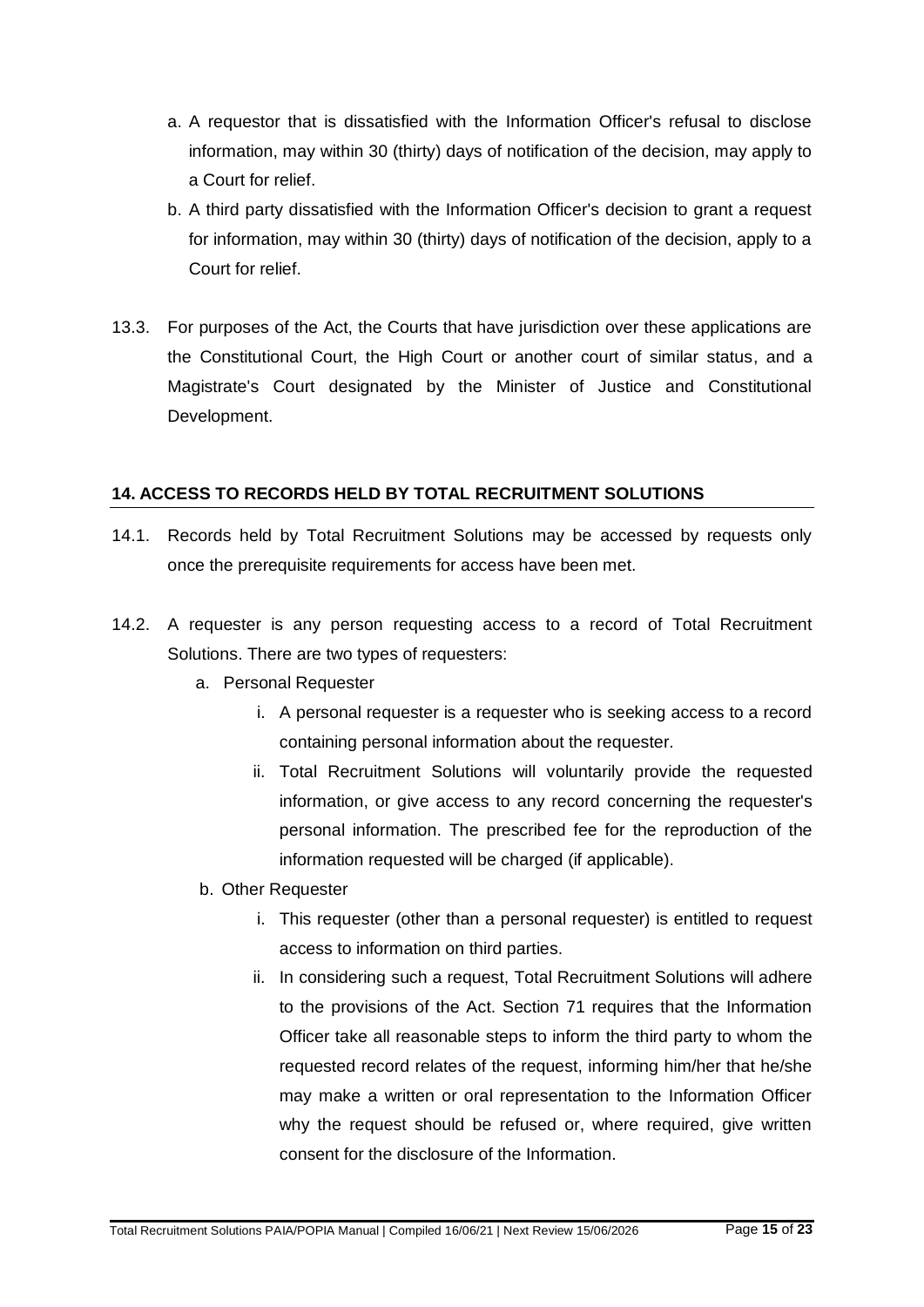iii. Total Recruitment Solutions is not obliged to voluntarily grant access to such records. The requester must fulfill the prerequisite requirements, in accordance with the requirements of the Act and as stipulated in Chapter 5; Part 3, including the payment of a request and access fee.

#### **15. PROCESSING OF PERSONAL INFORMATION BY TOTAL RECRUITMENT SOLUTIONS**

- 15.1. Chapter 3 of POPIA provides for the minimum Conditions for the Lawful Processing of Personal Information by a Responsible Party. These conditions may not be derogated from unless specific exclusions apply as outlined in POPIA.
- 15.2. Total Recruitment Solutions needs Personal Information relating to both individual and juristic persons to carry out its business and organisational functions. The manner in which this information is processed and the purpose for which it is processed is determined by Total Recruitment Solutions. Total Recruitment Solutions is accordingly a Responsible Party for the purposes of POPIA and will ensure that the Personal Information of a Data Subject:
	- a. is processed lawfully, fairly, and transparently. This includes the provision of appropriate information to Data Subjects when their data is collected by Total Recruitment Solutions, in the form of privacy or data collection notices. Total Recruitment Solutions must also have a legal basis (for example, consent) to process Personal Information;
	- b. is processed only for the purposes for which it was collected;
	- c. will not be processed for a secondary purpose unless that processing is compatible with the original purpose.
	- d. is adequate, relevant, and not excessive for the purposes for which it was collected;
	- e. is accurate and kept up to date;
	- f. will not be kept for longer than necessary;
	- g. is processed in accordance with integrity and confidentiality principles; this includes physical and organisational measures to ensure that Personal Information, in both physical and electronic form, are subject to an appropriate level of security when stored, used, and communicated by Total Recruitment Solutions, to protect against access and acquisition by unauthorised persons and accidental loss, destruction or damage;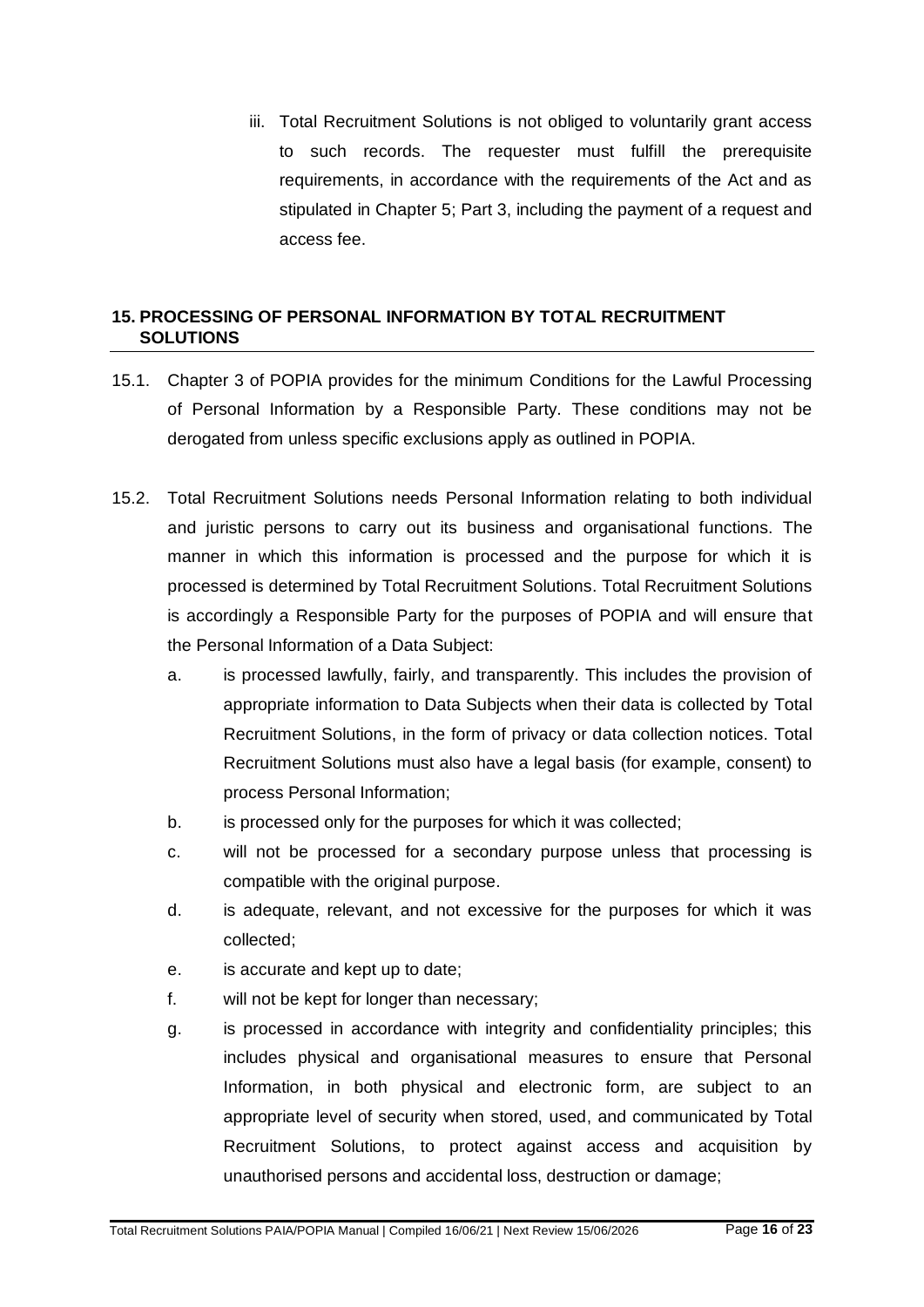- h. is processed in accordance with the rights of Data Subjects, where applicable. Data Subjects have the right to:
	- i. be notified that their Personal Information is being collected by Total Recruitment Solutions. The Data Subject also has the right to be notified in the event of a data breach;
	- ii. know whether Total Recruitment Solutions holds Personal Information about them, and to access that information. Any request for information must be handled in accordance with the provisions of this Manual;
	- iii. request the correction or deletion of inaccurate, irrelevant, excessive, out of date, incomplete, misleading, or unlawfully obtained personal information;
	- iv. object to Total Recruitment Solutions's use of their Personal Information and request the deletion of such Personal Information (deletion would be subject to Total Recruitment Solutions's recordkeeping requirements);
	- v. object to the processing of Personal Information for purposes of direct marketing through unsolicited electronic communications; and
	- vi. complain to the Information Regulator regarding an alleged infringement of any of the rights protected under the POPIA and to institute civil proceedings regarding the alleged non-compliance with the protection of his, her, or its personal information.

# **15.3. Purpose of the Processing of Personal Information by the Company**

As outlined above, Personal Information may only be processed for a specific purpose. To this regard Total Recruitment Solutions processes or will process Personal Information as set out below:

| Data Subject    | <b>Purpose</b>                                                                 |  |
|-----------------|--------------------------------------------------------------------------------|--|
| <b>Patients</b> | a. For the proper treatment of the patient and care;                           |  |
|                 | b. For the administration of the patient treatment and the                     |  |
|                 | practice.                                                                      |  |
|                 | For the performance of duties in terms of any agreement with<br>$\mathbf{C}$ . |  |
|                 | patients.                                                                      |  |
|                 | Make, or assist in making, account decisions about patients<br>d.              |  |
|                 | Operate and manage patients' accounts and manage any<br>е.                     |  |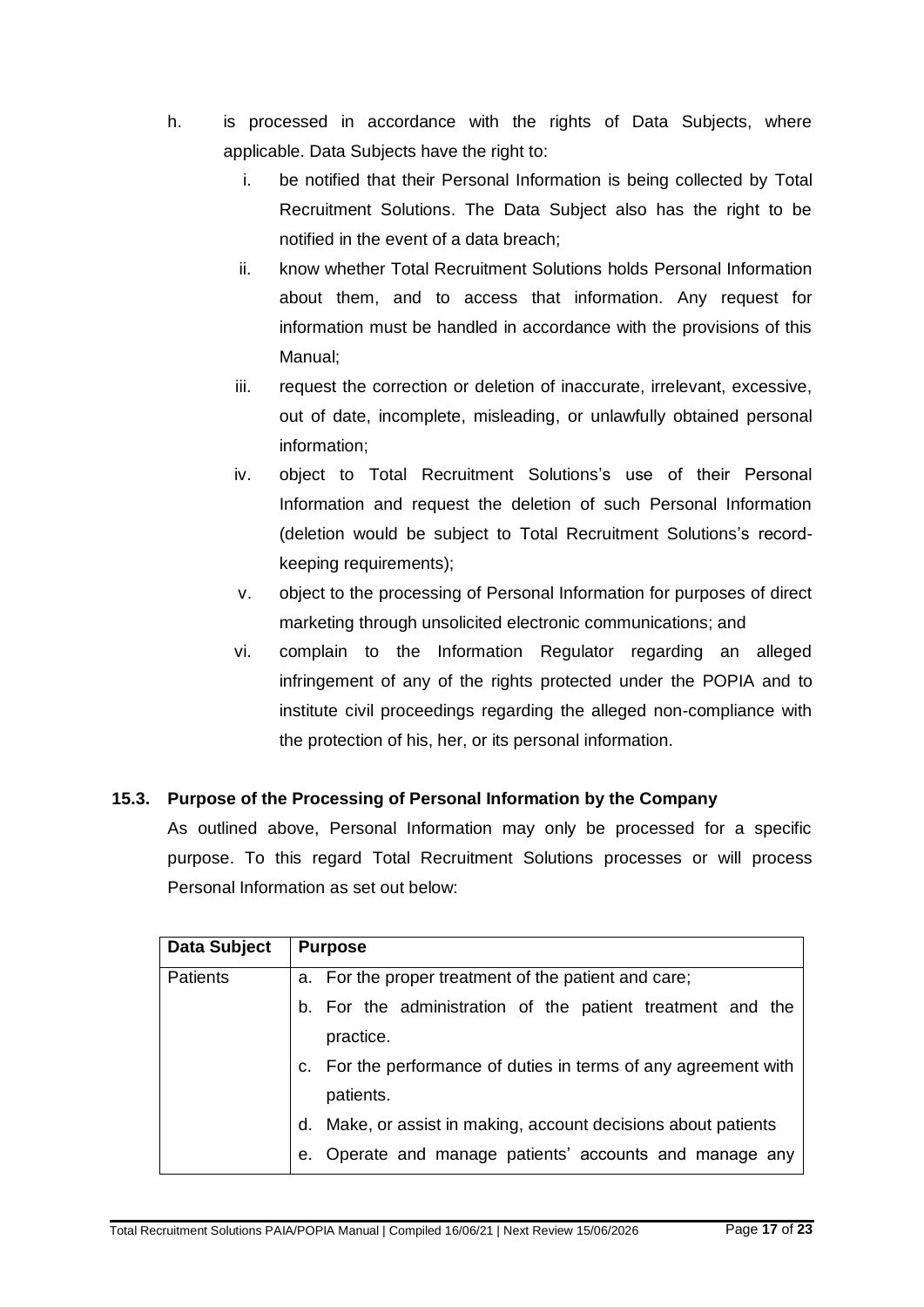|             |         | application, agreement, or correspondence patients may have    |
|-------------|---------|----------------------------------------------------------------|
|             |         | with Total Recruitment Solutions                               |
|             | f.      | Communicating (including direct marketing) with patients by    |
|             |         | email, SMS, letter, telephone, or in any other way about Total |
|             |         | Recruitment Solutions's products and services, unless          |
|             |         | candidates indicate otherwise                                  |
|             |         | g. To form a view of patients as individuals and to identify,  |
|             |         | develop or improve products, that may be of interest to        |
|             |         | candidates                                                     |
|             |         | h. Carrying out market research, business, and statistical     |
|             |         | analysis                                                       |
|             |         | i. Performing other administrative and operational purposes    |
|             |         | including the testing of systems                               |
|             | j.      | Recovering any debt owed by the patients to Total              |
|             |         | <b>Recruitment Solutions</b>                                   |
|             |         | k. Complying with the Total Recruitment Solutions's regulatory |
|             |         | and other obligations                                          |
|             |         | I. Any other reasonably required purpose relating to the Total |
|             |         | <b>Recruitment Solutions business</b>                          |
| Prospective |         | a. Verifying and updating information                          |
| patients    |         | b. Direct marketing                                            |
|             |         | c. Any other reasonably required purpose relating to the       |
|             |         | processing of a prospect's personal information reasonably     |
|             |         | related to the Total Recruitment Solutions's business.         |
| Employees   |         | a. Verification of applicant employees' information during the |
|             |         | recruitment process                                            |
|             | b.      | General matters relating to employees:                         |
|             |         |                                                                |
|             |         | Pension<br>i.                                                  |
|             |         | ii.<br>Medical aid                                             |
|             |         | iii.<br>Payroll                                                |
|             |         | Disciplinary action<br>iv.                                     |
|             |         | Training<br>ν.                                                 |
|             | $C_{1}$ | Any other reasonably required purpose relating to the          |
|             |         | employment or possible employment relationship.                |
| Vendors     | a.      | Verifying information and performing checks;                   |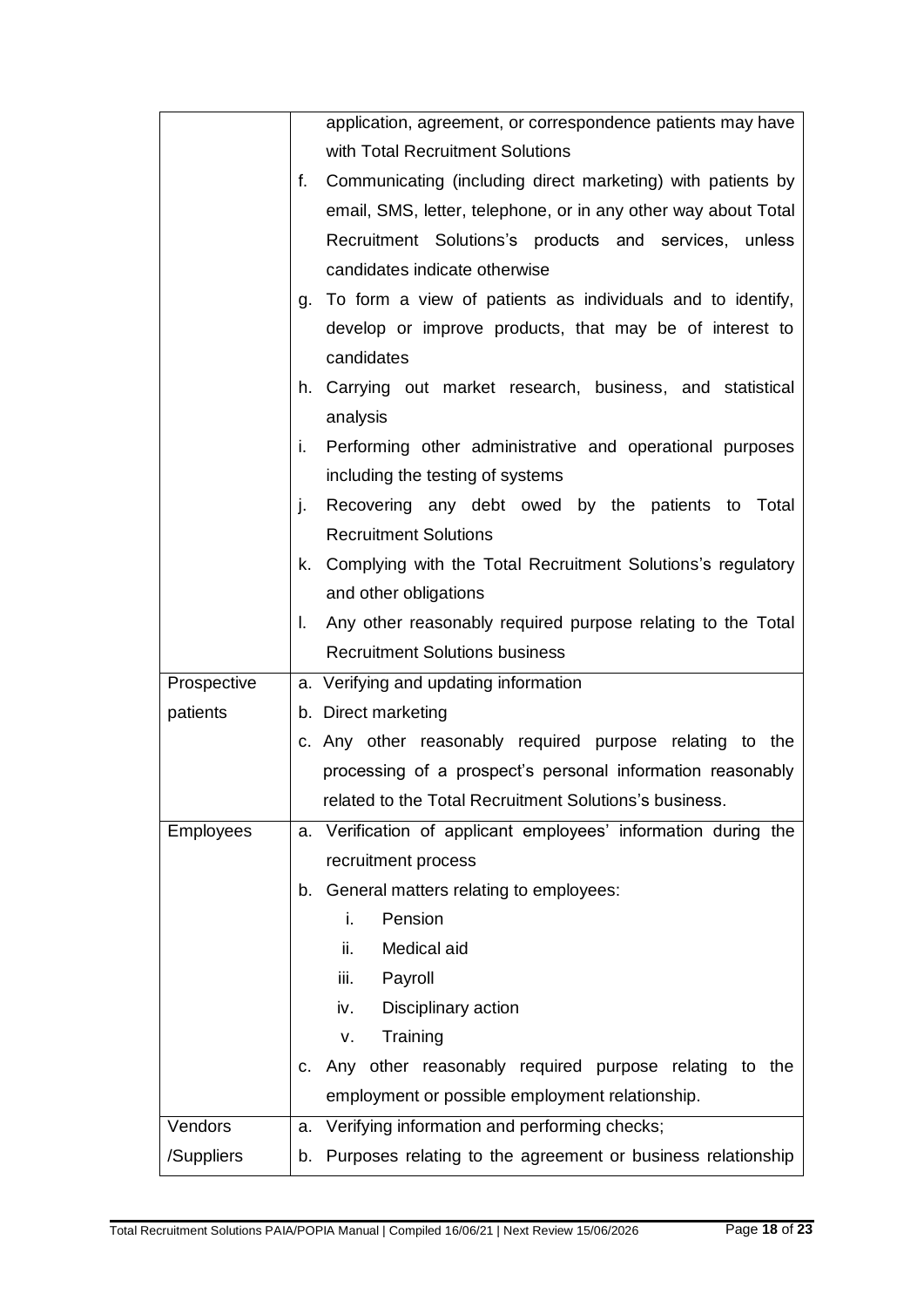| /Other     |    | or possible agreement or business relationships between the    |
|------------|----|----------------------------------------------------------------|
| businesses |    | parties;                                                       |
|            |    | Payment of invoices;                                           |
|            |    | d. Complying with the Total Recruitment Solutions's regulatory |
|            |    | and other obligations; and                                     |
|            | е. | Any other reasonably required purpose relating to the Total    |
|            |    | <b>Recruitment Solutions business.</b>                         |

# **15.4. Categories of Data Subjects and Personal Information/Special Personal Information relating thereto**

As per section 1 of POPI, a Data Subject may either be a natural or a juristic person. The following table sets out the various categories of Data Subjects that Total Recruitment Solutions Processes Personal Information on and the types of Personal Information relating thereto.

| <b>Data Subjects</b> | <b>Type of Personal Information</b>                        |
|----------------------|------------------------------------------------------------|
| Consumers and        | a. Special personal information (Health Information)       |
| prospective          | b. Medical Aid information                                 |
| consumers (which     | c. Postal and/or street address                            |
| may include          | d. title and name                                          |
| employees)           | e. contact numbers and/or e-mail address                   |
|                      | ethnic group<br>f.                                         |
|                      | g. employment history                                      |
|                      | h. age                                                     |
|                      | gender<br>Τ.                                               |
|                      | marital status                                             |
|                      | k. nationality                                             |
|                      | language<br>I.                                             |
|                      | m. financial information                                   |
|                      | n. identity or passport number                             |
|                      | a. browsing habits and click patterns on Total Recruitment |
|                      | Solutions websites.                                        |
| <b>Employees</b>     | Name and contact details<br>a.                             |
|                      | Identity number and identity documents<br>including<br>b.  |
|                      | passports                                                  |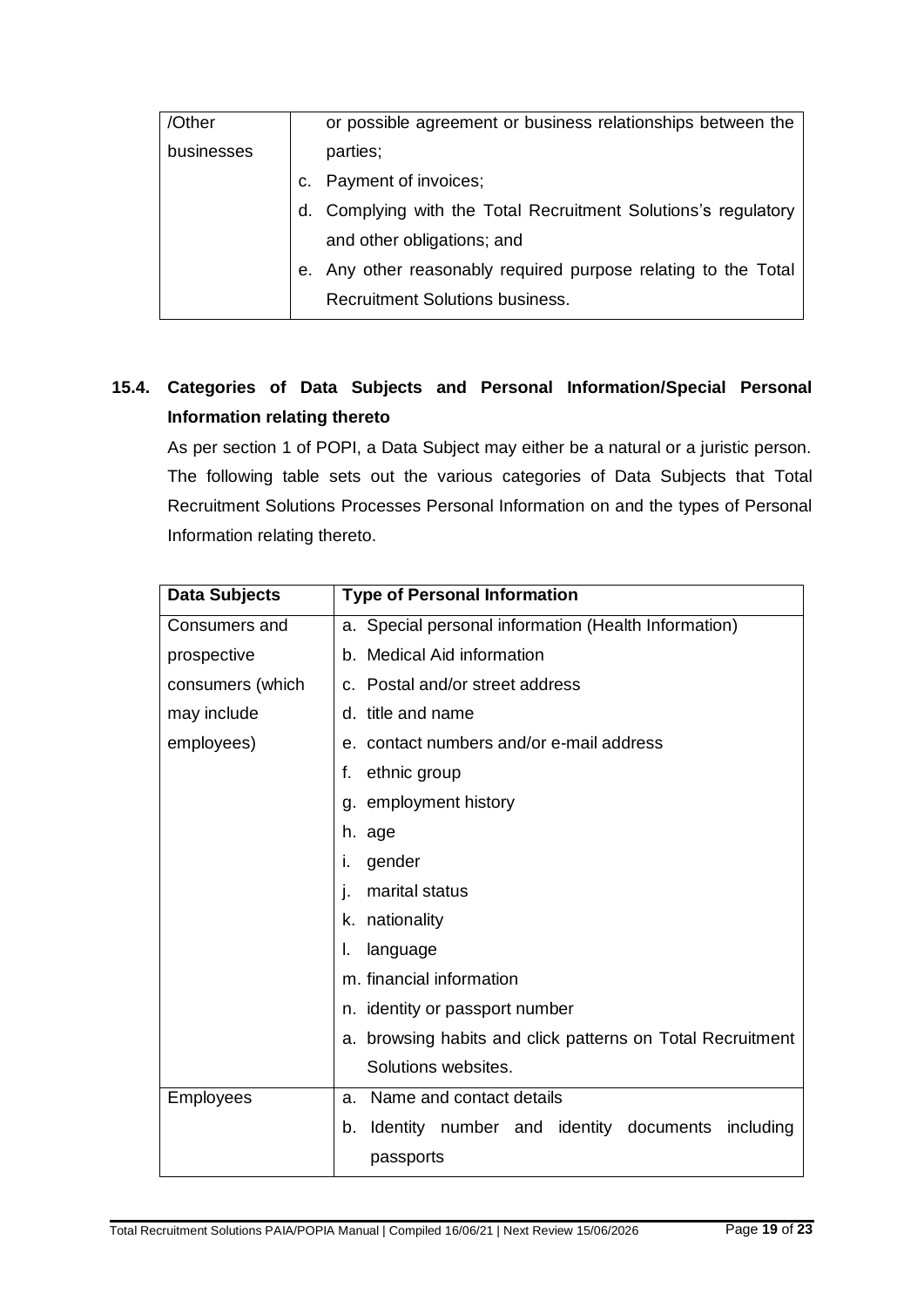|                       | C. | Employment history and references                       |
|-----------------------|----|---------------------------------------------------------|
|                       | d. | Banking and financial details                           |
|                       | е. | Details of payments to third parties (deductions from   |
|                       |    | salary)                                                 |
|                       | f. | <b>Employment contracts</b>                             |
|                       | g. | Employment equity plans                                 |
|                       | h. | Medical aid records                                     |
|                       | i. | <b>Pension Fund records</b>                             |
|                       | j. | Remuneration/salary records                             |
|                       | k. | Performance appraisals                                  |
|                       | I. | Disciplinary records                                    |
|                       |    | m. Leave records                                        |
|                       | n. | Training records                                        |
| Vendors<br>/Suppliers |    | a. Name and contact details                             |
| /Other businesses     | b. | Identity and/or company information and directors'      |
|                       |    | information                                             |
|                       | c. | Banking and financial information                       |
|                       | d. | Information about products or services                  |
|                       | е. | Other information not specified, reasonably required to |
|                       |    | be processed for business operations                    |

# **15.5. Recipients of Personal Information**

Total Recruitment Solutions may provide a Data Subjects Personal Information to the following:

- a. Medical Funds and/or their administrators which the Data Subject and/or Total Recruitment Solutions is contracted to;
- b. Any firm, organisation, or person that the Total Recruitment Solutions, uses to collect payments and recover debts or to provide a service on its behalf;
- c. Any firm, organisation, or person that/who provides the Total Recruitment Solutions with products or services;
- d. Any payment system the Total Recruitment Solutions uses;
- e. Regulatory and governmental authorities or ombudsmen, or other authorities, including tax authorities, where Total Recruitment Solutions has a duty to share information;
- f. Third parties to whom payments are made on behalf of employees;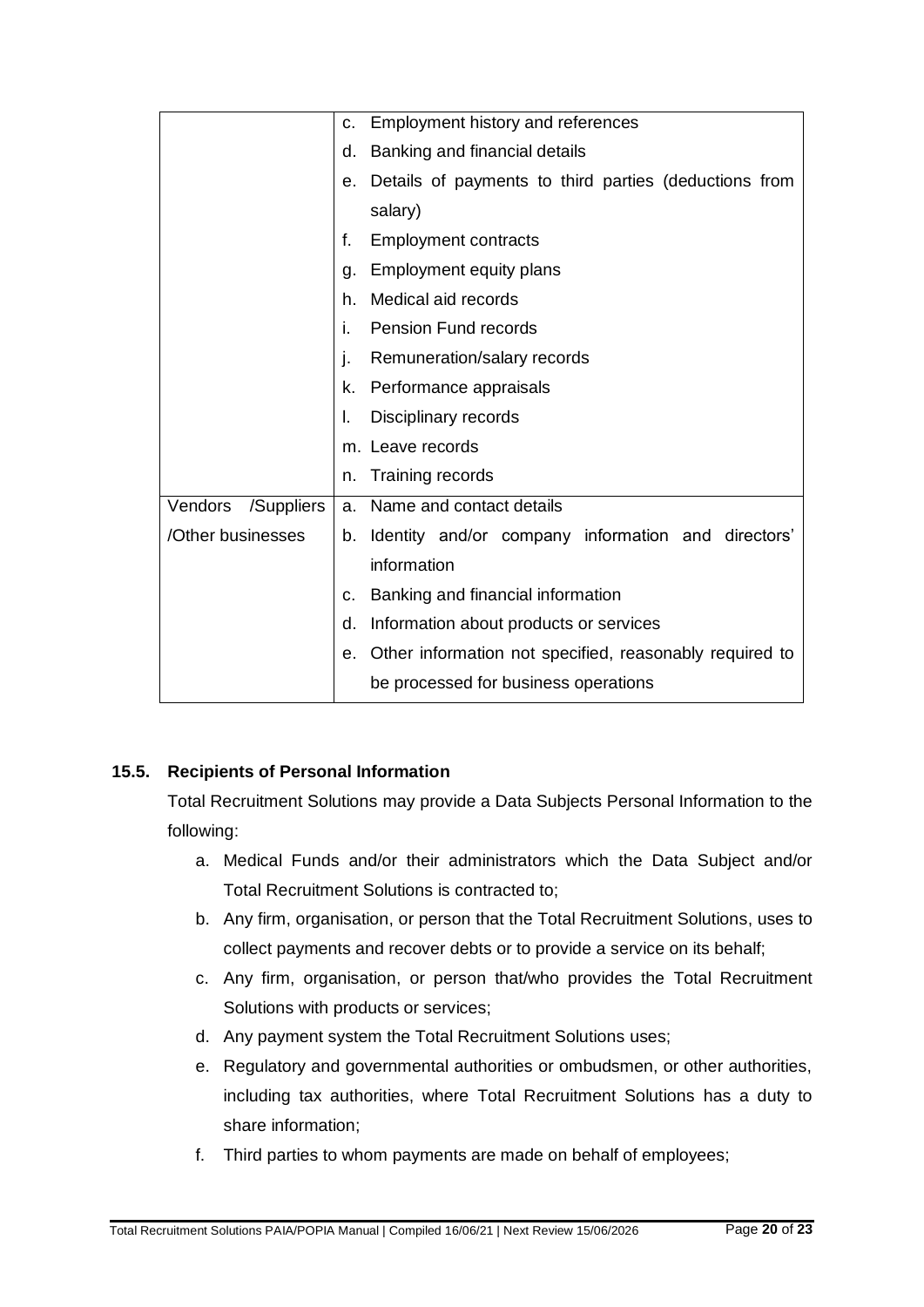- g. Financial institutions from whom payments are received on behalf of data subjects;
- h. Any other operator not specified;
- i. Employees, contractors, and temporary staff; and
- j. Agents.

#### **15.6. Cross-border flows of Personal Information**

- 15.6.1. Section 72 of POPIA provides that Personal Information may only be transferred out of the Republic of South Africa if the:
	- a. recipient country can offer such data an "adequate level" of protection. This means that its data privacy laws must be substantially similar to the Conditions for Lawful Processing as contained in POPIA; or
	- b. Data Subject consents to the transfer of their Personal Information; or
	- c. the transfer is necessary for the performance of a contractual obligation between the Data Subject and the Responsible Party; or
	- d. the transfer is necessary for the performance of a contractual obligation between the Responsible Party and a third party, in the interests of the Data Subject; or
	- e. the transfer is for the benefit of the Data Subject, and it is not reasonably practicable to obtain the consent of the Data Subject, and if it were, the Data Subject, would likely provide such consent.
- 15.6.2. In accordance with 15.6.1 above, Personal Information may be transmitted transborder to Total Recruitment Solutions's suppliers in other countries, and Personal Information may be stored in data servers hosted outside South Africa, which may not have adequate data protection laws. Total Recruitment Solutions will endeavour to ensure that its dealers and suppliers will make all reasonable efforts to secure said data and Personal Information.

#### 15.7. **Description of information security measures to be implemented**

15.8. Total Recruitment Solutions undertakes to institute and maintain the data protection measures to accomplish the following objectives outlined below. The details given are to be interpreted as examples of how to achieve an adequate data protection level for each objective. Total Recruitment Solutions may use alternative measures and adapt to technological security development, as needed, provided that the objectives are achieved.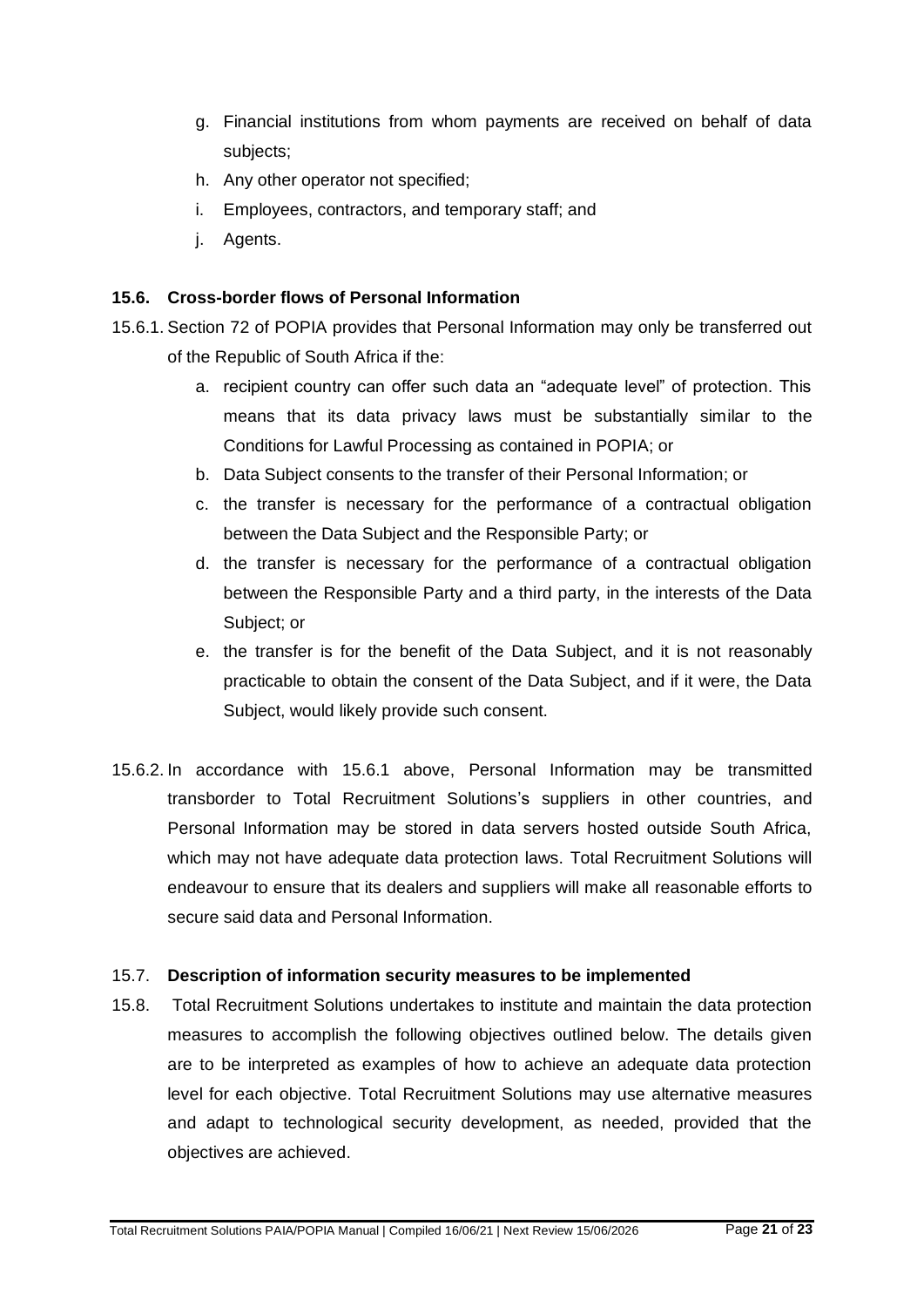- a. Access Control of Persons- Total Recruitment Solutions shall implement suitable measures to prevent unauthorized persons from gaining access to the data processing equipment where the data are processed. Our business premises where records are kept may be protected by access control, burglar alarms, and armed response where necessary.
- b. Data Media Control- Total Recruitment Solutions undertakes to implement suitable measures to prevent the unauthorized manipulation of media, including reading, copying, alteration, or removal of the data media used Total Recruitment Solutions and containing personal data of Customers.
- c. Data Memory Control- Total Recruitment Solutions undertakes to implement suitable measures to prevent unauthorized input into data memory and the unauthorised reading, alteration, or deletion of stored data.
- d. User Control- Total Recruitment Solutions shall implement suitable measures to prevent its data processing systems from being used by unauthorised persons through data transmission equipment.
- e. Access Control to Data- Total Recruitment Solutions represents that the persons entitled to use Total Recruitment Solutions's data processing system are only able to access the data within the scope and to the extent covered by their respective access permissions (authorisation).
- f. Transmission Control- Total Recruitment Solutions shall be obliged to enable the verification and tracing of the locations/destinations to which the personal information is transferred by utilization of Total Recruitment Solutions's data communication equipment/devices.
- g. Transport Control- Total Recruitment Solutions shall implement suitable measures to prevent Personal Information from being read, copied, altered, or deleted by unauthorized persons during the transmission thereof or the transport of the data media.
- h. Organisation Control- Total Recruitment Solutions shall maintain its internal organisation in a manner that meets the requirements of this Manual.